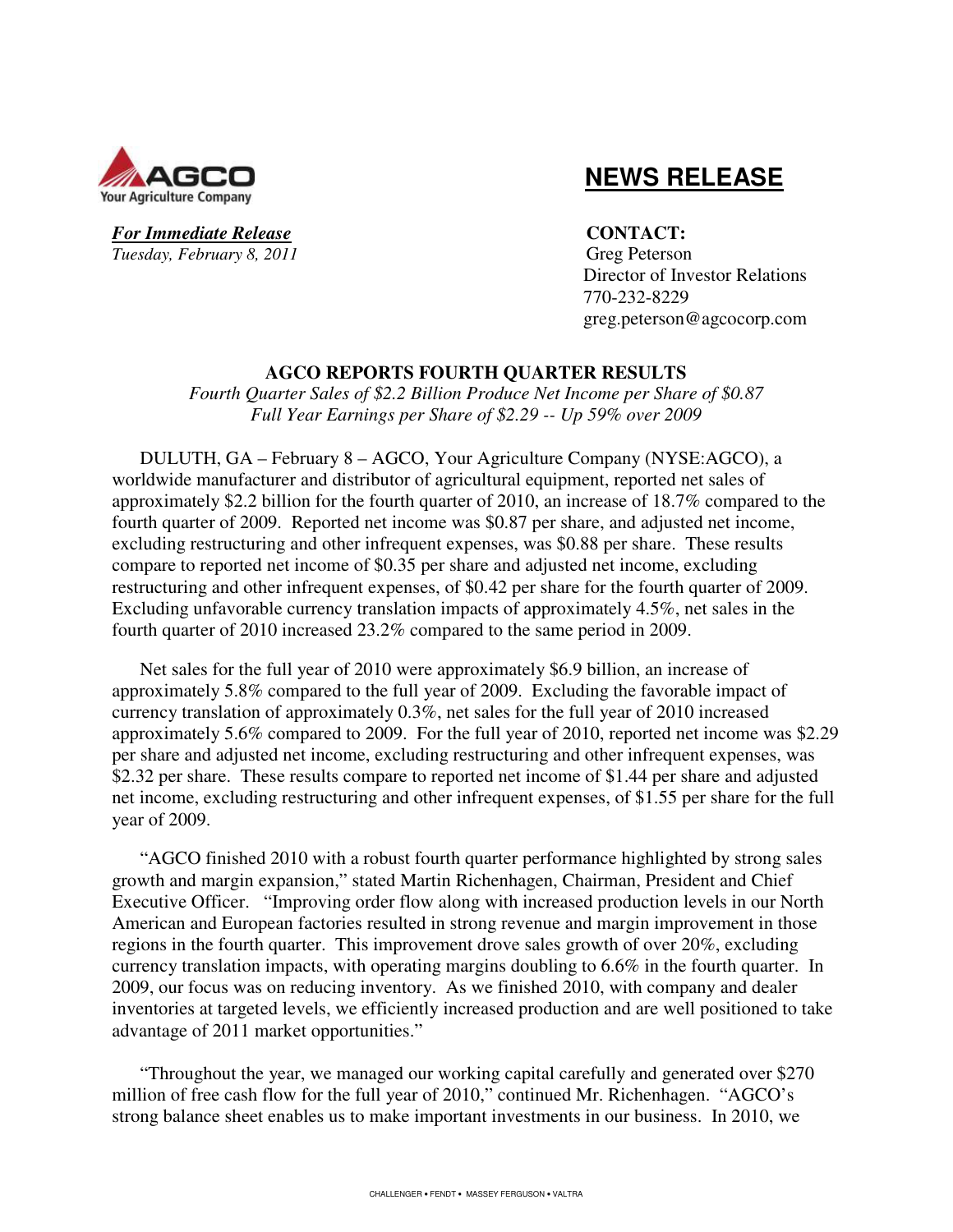increased our research and development efforts by approximately 14% compared to 2009, focusing on new products and new engine technology. During December 2010, we expanded our high margin replacement parts business with the purchase of Sparex Holdings, Ltd. in Europe for approximately \$85 million. In early 2011, we will complete two previously announced acquisitions which will bolster our European combine business and provide advanced air-seeding products to our distribution network. AGCO's solid financial position and ability to generate cash will allow us to increase our strategic investments in 2011."

AGCO's North American region reported a sales increase in the fourth quarter of 2010 of approximately 47.3% compared to the fourth quarter of 2009, excluding favorable currency translation impacts. Increased sales of combines, tractors and sprayers contributed to higher sales in the North American region. Europe/Africa/Middle East (EAME) sales in the fourth quarter of 2010 increased approximately 28.9% compared to the same period in 2009, excluding unfavorable currency translation impacts. The increase was supported by stabilizing Western European industry conditions in the fourth quarter of 2010. AGCO's South American region reported a sales increase of approximately 0.9% in the fourth quarter of 2010 compared to the elevated levels in the fourth quarter of 2009, excluding favorable currency translation impacts. Industry demand increased in Argentina during the fourth quarter of 2010 but declined in Brazil compared to the fourth quarter of 2009.

In the fourth quarter of 2010, income from operations grew to \$142.4 million, an increase of nearly 200% compared to the fourth quarter of 2009. Gross margins were 18.9% in the fourth quarter of 2010 compared to 14.6% in the fourth quarter of 2009. The margin improvement was driven by higher production, improved mix and pricing benefits. Income from operations for the full year of 2010 increased approximately \$105.5 million compared to the full year of 2009, primarily due to improved margins partially offset by higher engineering expenses to support new product development and tier 4 engine emission upgrades.

### **Market Update**

|                              | <b>Tractors</b>   | <b>Combines</b>   |
|------------------------------|-------------------|-------------------|
|                              | Change from       | Change from       |
| Year ended December 31, 2010 | Prior Year Period | Prior Year Period |
| North America                | $+5\%$            | $+9\%$            |
| South America                | $+31\%$           | $+29\%$           |
| Western Europe               | $(10\%)$          | (34%)             |

### *Industry Unit Retail Sales*

#### *North America*

Industry unit retail sales of tractors increased modestly in North America for the full year of 2010, compared to the full year of 2009. Strong growth in high horsepower tractors was partially offset by a small decline in utility tractors. Robust economics for the professional farming segment contributed to the strength in retail sales of high horsepower tractors and combines. Softness in the dairy and livestock sectors contributed to lower industry unit retail sales of midrange tractors and hay equipment, which both declined compared to the full year of 2009.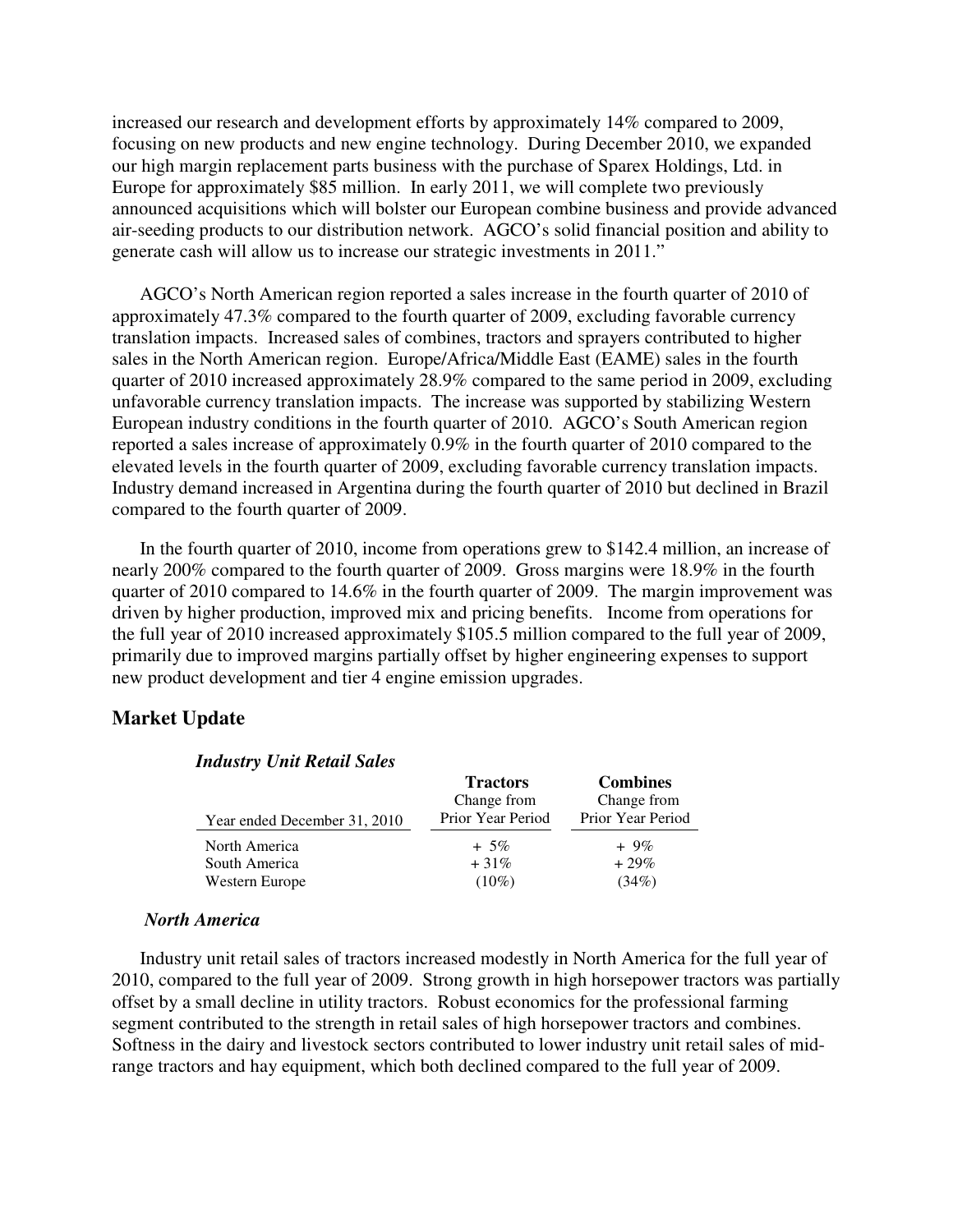### *South America*

For the full year of 2010, industry unit retail sales of tractors in South America grew sharply compared to the same period in 2009. Strong farm fundamentals and favorable government financing programs in Brazil contributed to the strong industry demand, which began to decelerate in the second half of 2010.

### *Western Europe*

Industry unit retail tractor sales were down approximately 10% in Western Europe during the full year of 2010 compared to the prior year, but did stabilize during the second half of 2010. The slow pace of macro-economic recovery, weak farmer sentiment and soft demand in the dairy and livestock sectors contributed to the decline in 2010. Industry unit retail tractor sales declines were most pronounced in France, Spain, Italy and the United Kingdom in the full year of 2010 compared to 2009.

"Year-end global stocks of food crops are at low levels and demand for soft commodities is growing," stated Mr. Richenhagen. "Elevated crop prices are driving profitable farm economics and incentivizing farmers to invest to increase their production capabilities. Western European farm equipment demand is expected to strengthen in 2011 due to improved farmer profitability for grain and dairy producers. In North America, higher levels of farm income are projected to maintain demand for large tractors and combines. Farm economics remain strong in Brazil, but equipment demand in 2011 is expected to soften due to less generous financing subsidies. We are optimistic regarding the long-term potential of our industry resulting from favorable trends in demand for soft commodities, which should support crop prices and farmer profitability."

### **Regional Results**

#### *AGCO Regional Sales (in millions)*

|                                      | Net sales | $%$ change<br>from 2009 | $%$ change from<br>$2009$ due to<br>currency<br>translation $(1)$ |
|--------------------------------------|-----------|-------------------------|-------------------------------------------------------------------|
| Three months ended December 31, 2010 |           |                         |                                                                   |
| North America                        | \$462.9   | 48.6%                   | $1.3\%$                                                           |
| South America                        | 440.1     | $2.6\%$                 | $1.7\%$                                                           |
| Europe/Africa/Middle East            | 1,185.5   | 19.5%                   | $(9.4\%)$                                                         |
| Rest of World                        | 79.5      | $(16.0\%)$              | $(0.4\%)$                                                         |
| Total                                | \$2,168.0 | 18.7%                   | $(4.5\%)$                                                         |
| Year ended December 31, 2010         |           |                         |                                                                   |
| North America                        | \$1,489.3 | $3.2\%$                 | 1.9%                                                              |
| South America                        | 1,753.3   | 50.2%                   | 14.0%                                                             |
| Europe/Africa/Middle East            | 3,364.4   | $(6.6\%)$               | $(5.0\%)$                                                         |
| Rest of World                        | 289.6     | $(4.7\%)$               | $2.6\%$                                                           |
| <b>Total</b>                         | \$6,896.6 | 5.8%                    | $0.3\%$                                                           |

 $<sup>(1)</sup>$ See Footnotes for additional disclosure</sup>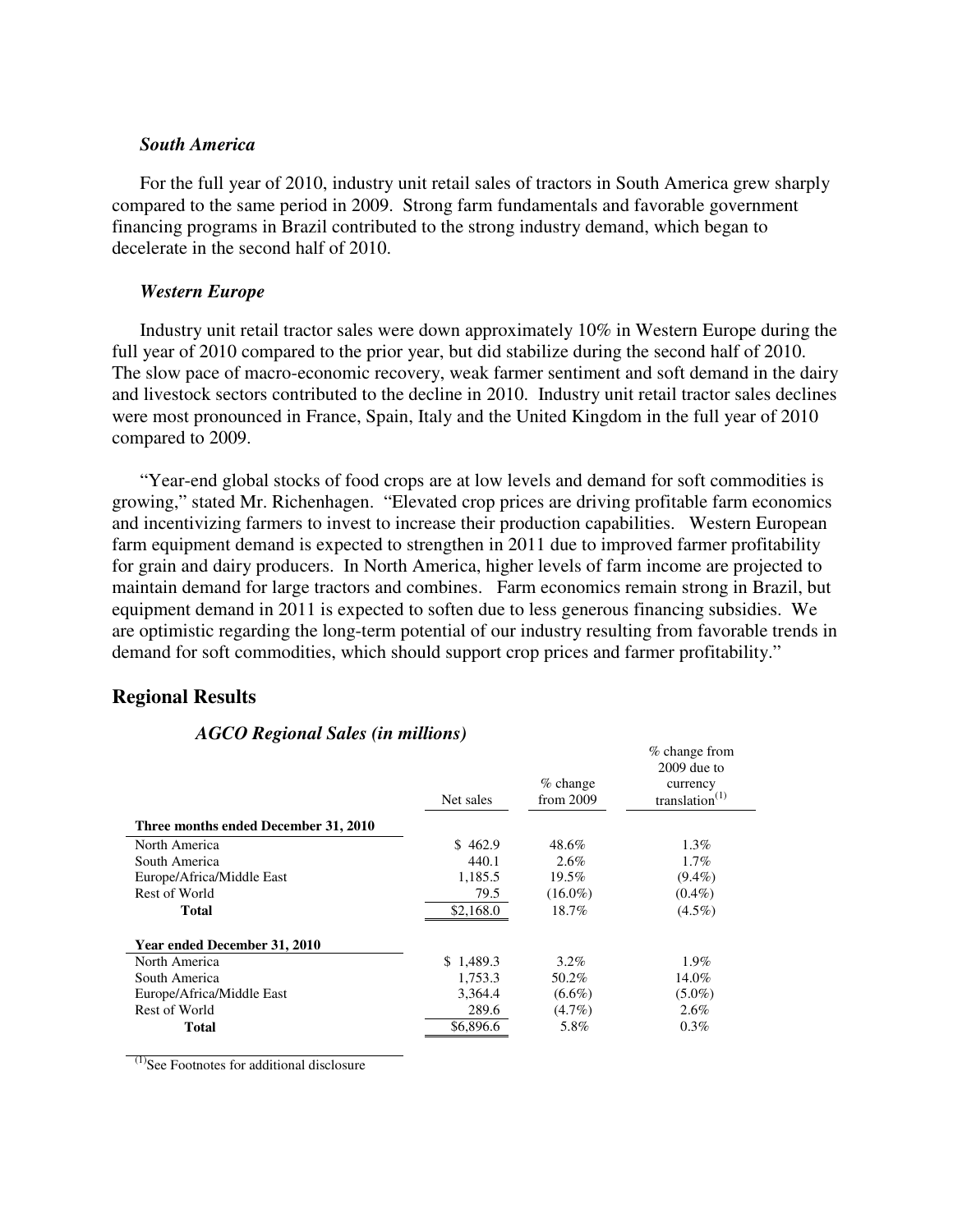### *North America*

AGCO's sales in North America increased modestly in the full year of 2010 compared to the same period in 2009. Healthy economics for row crop farmers generated increased sales of sprayers, combines and parts which were offset by declines in sales of hay and forage equipment and utility tractors. Income from operations of approximately \$49.5 million for the full year of 2010 increased approximately \$27.6 million compared to the full year of 2009. Improved margins from new products, favorable mix and factory efficiencies were partially offset by higher engineering costs. Higher sales and improved operating margins in the second half of 2010 offset declines experienced in the first half of the year.

### *South America*

For the full year of 2010, AGCO's South American sales increased 36.2% compared to the same period in 2009, excluding the impact of favorable currency translation. Record levels of industry demand in Brazil and improved crop production in Argentina produced the robust sales growth. Income from operations increased approximately \$97.1 million for the full year of 2010 compared to 2009. Sales growth, improved factory productivity and a richer product mix in Brazil led to the increase in income from operations.

### *EAME*

Weak market conditions, primarily in Western Europe, resulted in modest sales declines in AGCO's EAME region for the full year of 2010 compared to the same period in 2009. AGCO experienced the largest sales declines in France, Germany and Africa partially offset by sales growth in Poland and Finland. Income from operations declined by approximately \$17.3 million in the full year of 2010 compared to the same period in 2009. Reduced sales, lower production and increased engineering expenses contributed to the decline.

### *Rest of World*

Net sales in AGCO's Rest of World segment declined by approximately 7.3% during the full year of 2010 compared to the same period in 2009, excluding the favorable impact of currency translation. Lower sales in Australia and New Zealand were partially offset by higher sales in China and Asia. Income from operations in the Rest of World region decreased approximately \$4.2 million in the full year of 2010 compared to the same period in 2009 due primarily to weaker sales and increased expenses related to growth initiatives.

### **Outlook**

Worldwide industry demand is expected to be flat or to increase modestly in 2011 compared to 2010 levels. Higher crop prices for grain and dairy farmers in Western Europe and improving farmer sentiment are expected to generate modest growth in the Western European market. In North America, industry sales are expected to be flat in 2011 compared to the high level experienced in 2010. The strong financial position of row crop farmers and the expectation of farm income above historical averages is expected to support demand from the professional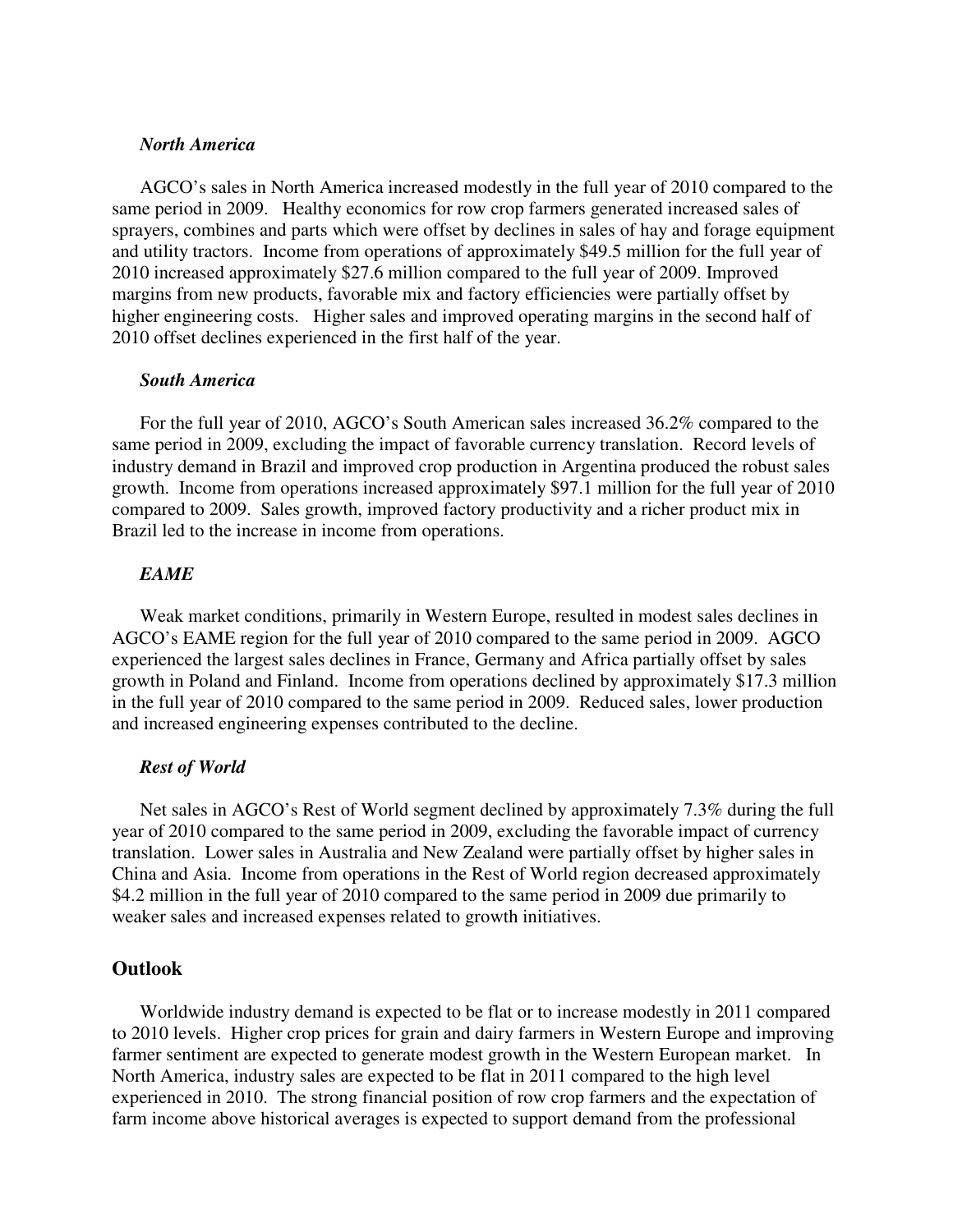farming sector. Strong farm fundamentals are expected to continue in Brazil in 2011. However, less attractive government financing programs are expected to result in a softening of demand as compared to the record demand of 2010.

AGCO is targeting adjusted earnings per share, excluding restructuring and other infrequent expenses, in the range from \$2.50 to \$2.75 for the full year of 2011. Net sales are expected to range from \$7.6 billion to \$7.9 billion. Gross margin improvements are expected to be partially offset by higher expenses for new product and new market development.

\* \* \* \* \*

AGCO will be hosting a conference call with respect to this earnings announcement at 10:00 a.m. Eastern Time on Tuesday, February 8, 2011. The Company will refer to slides on its conference call. Interested persons can access the conference call and slide presentation via AGCO's website at www.agcocorp.com under the heading "Events" on the "Investors" page. A replay of the conference call will be available approximately two hours after the conclusion of the conference call for twelve months following the call. A copy of this press release will be available on AGCO's website for at least twelve months following the call.

\* \* \* \* \*

### *Safe Harbor Statement*

Statements that are not historical facts, including the projections of earnings per share, sales, market conditions, margin improvements, profitability, inventory levels, benefits from inventory reduction and productivity initiatives, impact of acquisitions, industry demand, general economic conditions, global food demand and diet trends, commodity prices, farm economics and productivity, pension costs and engineering and restructuring expenses, are forward-looking and subject to risks that could cause actual results to differ materially from those suggested by the statements. The following are among the factors that could cause actual results to differ materially from the results discussed in or implied by the forward-looking statements. Further information concerning these and other factors is included in AGCO's filings with the Securities and Exchange Commission, including its Form 10-K for the year ended December 31, 2009. AGCO disclaims any obligation to update any forward-looking statements except as required by law.

- Our financial results depend entirely upon the agricultural industry, and factors that adversely affect the agricultural industry generally, including declines in the general economy, increases in farm input costs, lower commodity prices, lower farm income and changes in the availability of credit for our retail customers, will adversely affect us.
- The recent poor performance of the general economy may result in a decline in demand for our products. However, we are unable to predict with accuracy the amount or duration of this decline, and our forward-looking statements reflect merely our best estimates at the current time.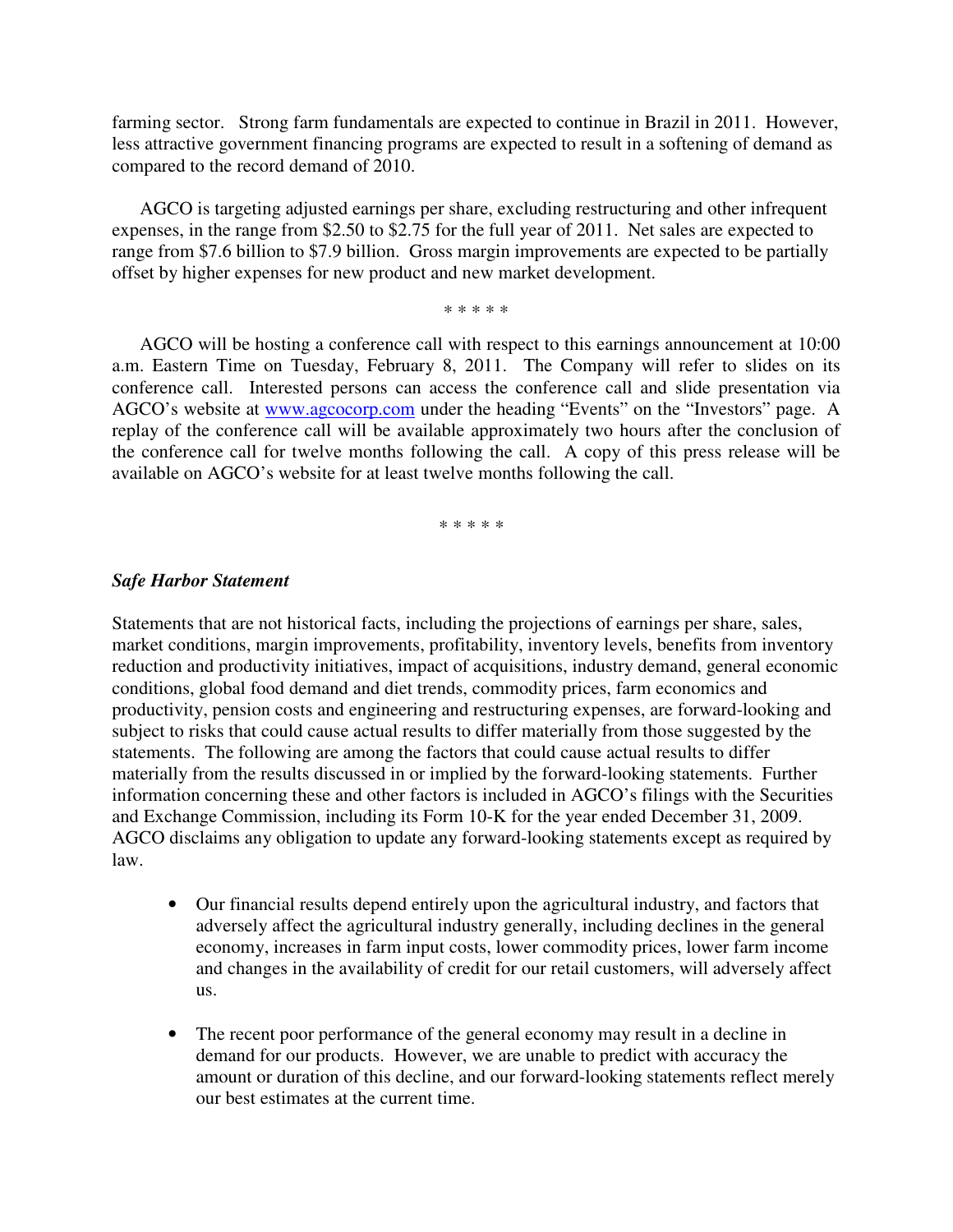- A majority of our sales and manufacturing take place outside of the United States, and, as a result, we are exposed to risks related to foreign laws, taxes, economic conditions, labor supply and relations, political conditions and governmental policies. These risks may delay or reduce our realization of value from our international operations.
- Most retail sales of the products that we manufacture are financed, either by our retail finance joint ventures with Rabobank or by a bank or other private lender. During 2010, our joint ventures with Rabobank, which are controlled by Rabobank and are dependent upon Rabobank for financing as well, financed approximately 50% of the retail sales of our tractors and combines in the markets where the joint ventures operate. Any difficulty by Rabobank to continue to provide that financing, or any business decision by Rabobank as the controlling member not to fund the business or particular aspects of it (for example, a particular country or region), would require the joint ventures to find other sources of financing (which may be difficult to obtain), or us to find another source of retail financing for our customers, or our customers would be required to utilize other retail financing providers. As a result of the ongoing economic downturn, financing for capital equipment purchases generally has become more difficult and expensive to obtain. To the extent that financing is not available or available only at unattractive prices, our sales would be negatively impacted.
- Both AGCO and our retail finance joint ventures have substantial accounts receivables from dealers and end customers, and we would be adversely impacted if the collectability of these receivables was not consistent with historical experience; this collectability is dependent upon the financial strength of the farm industry, which in turn is dependent upon the general economy and commodity prices, as well as several of the other factors listed in this section.
- We recently have experienced substantial and sustained volatility with respect to currency exchange rate and interest rate changes, which can adversely affect our reported results of operations and the competitiveness of our products.
- We are subject to extensive environmental laws and regulations, and our compliance with, or our failure to comply with, existing or future laws and regulations could delay production of our products or otherwise adversely affect our business.
- We have significant pension obligations with respect to our employees, and our available cash flow may be adversely affected in the event that payments become due under any pension plans that are unfunded or underfunded. Declines in the market value of the securities used to fund these obligations result in increased pension expense in future periods.
- The agricultural equipment industry is highly seasonal, and seasonal fluctuations significantly impact results of operations and cash flows.
- Our success depends on the introduction of new products, particularly engines that comply with emission requirements, which requires substantial expenditures.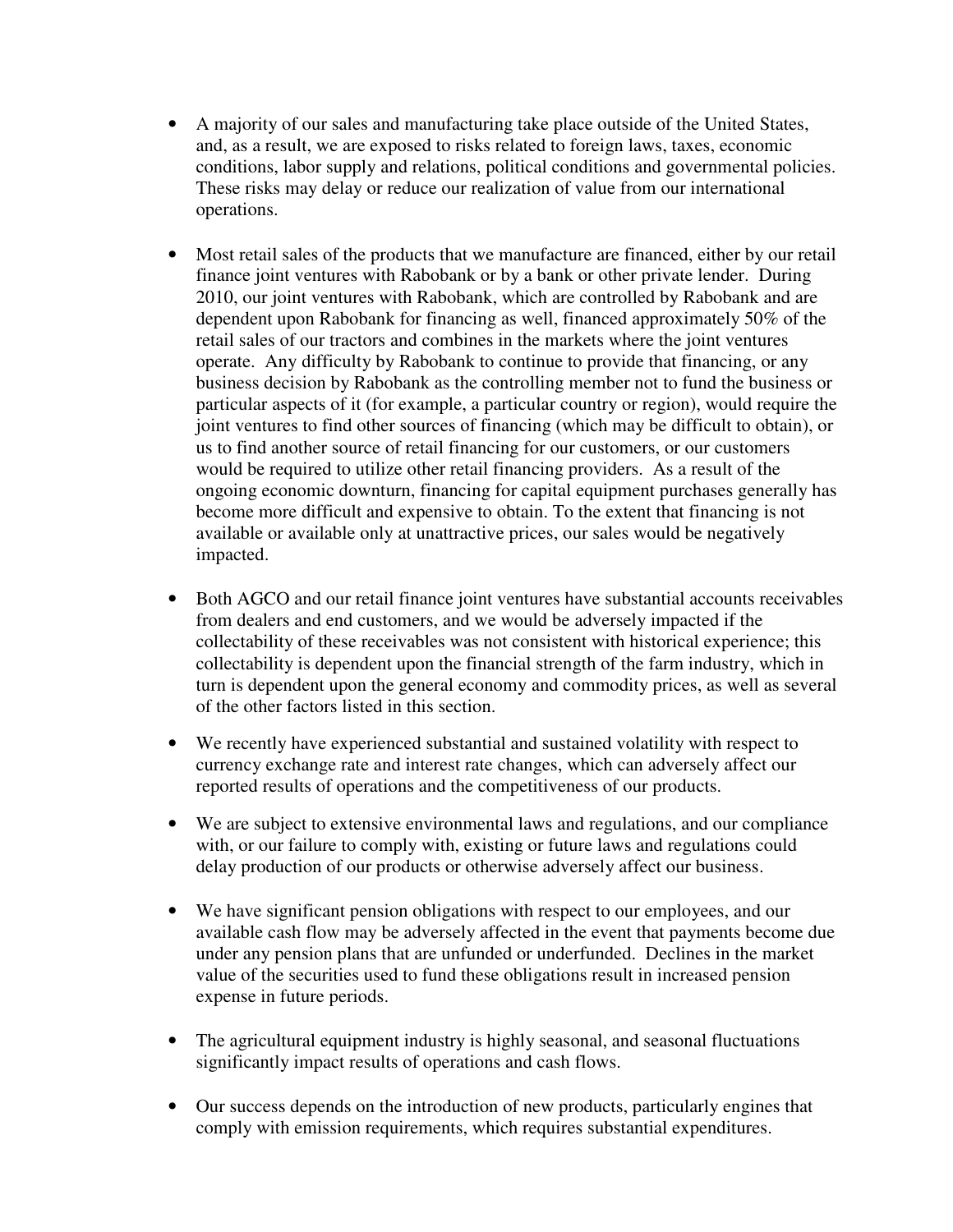- We depend on suppliers for raw materials, components and parts for our products, and any failure by our suppliers to provide products as needed, or by us to promptly address supplier issues, will adversely impact our ability to timely and efficiently manufacture and sell products. We also are subject to raw material price fluctuations, which can adversely affect our manufacturing costs.
- We face significant competition and, if we are unable to compete successfully against other agricultural equipment manufacturers, we would lose customers and our net sales and profitability would decline.
- We have a substantial amount of indebtedness, and as result, we are subject to certain restrictive covenants and payment obligations that may adversely affect our ability to operate and expand our business.

\* \* \* \* \*

### *About AGCO*

AGCO, Your Agriculture Company (NYSE: AGCO), was founded in 1990 and offers a full product line of tractors, combines, hay tools, sprayers, forage, tillage equipment, implements and related replacement parts. AGCO agricultural products are sold under the core brands of Challenger®, Fendt®, Massey Ferguson® and Valtra®, and are distributed globally through more than 2,700 independent dealers and distributors, in more than 140 countries worldwide. AGCO provides retail financing through AGCO Finance. AGCO is headquartered in Duluth, Georgia, USA. In 2010, AGCO had net sales of \$6.9 billion.

# # # # #

Please visit our website at www.agcocorp.com.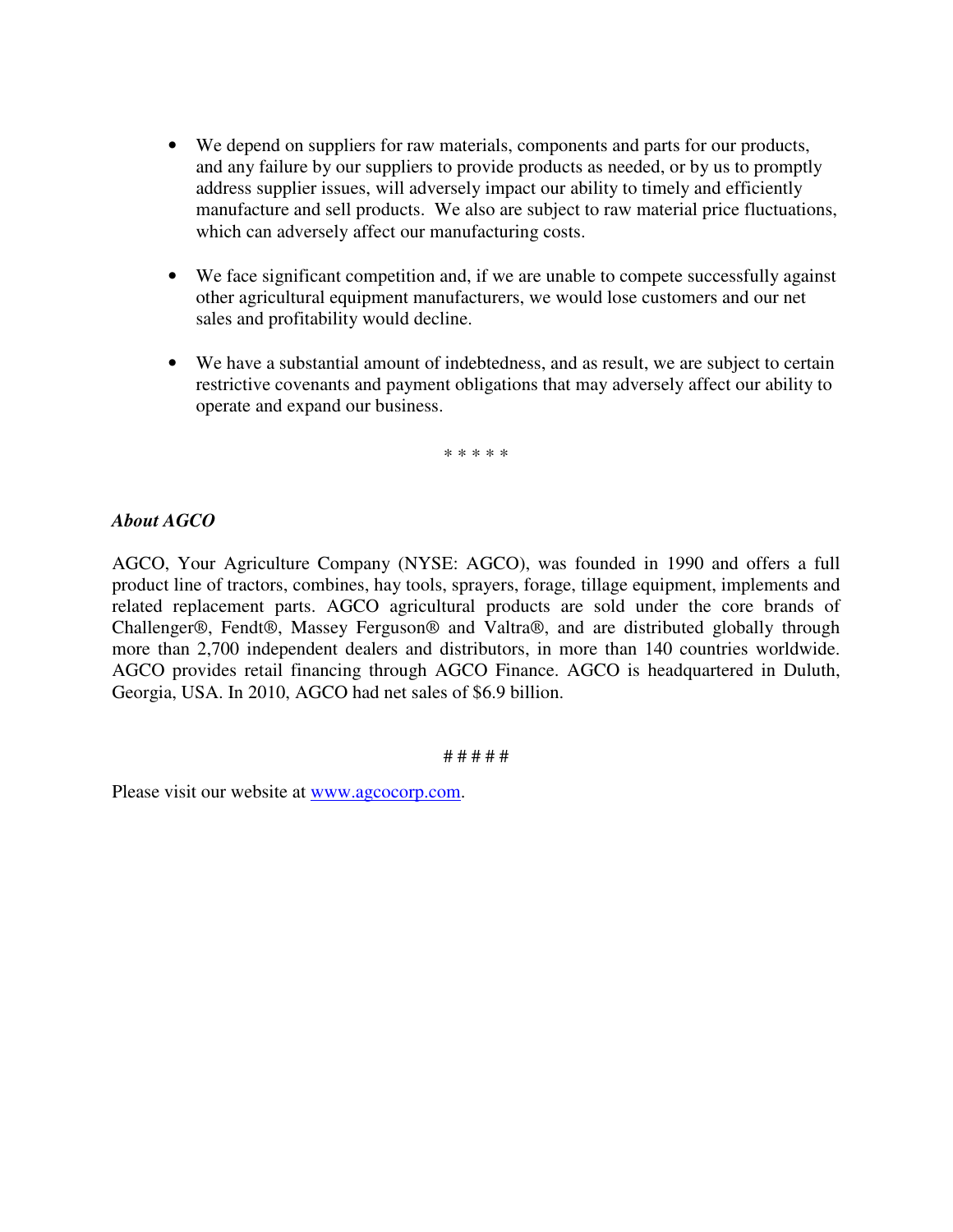### AGCO CORPORATION AND SUBSIDIARIES CONDENSED CONSOLIDATED BALANCE SHEETS (unaudited and in millions)

|                                                                                           | December 31,<br>2010 | December 31,<br>2009 |
|-------------------------------------------------------------------------------------------|----------------------|----------------------|
|                                                                                           |                      |                      |
| <b>ASSETS</b>                                                                             |                      |                      |
| <b>Current Assets:</b>                                                                    |                      |                      |
| Cash and cash equivalents                                                                 | \$<br>719.9          | \$<br>651.4          |
| Accounts and notes receivable, net                                                        | 908.5                | 725.2                |
| Inventories, net                                                                          | 1,233.5              | 1,156.7              |
| Deferred tax assets                                                                       | 52.6                 | 63.6                 |
| Other current assets                                                                      | 206.5                | 151.6                |
| Total current assets                                                                      | 3.121.0              | 2.748.5              |
| Property, plant and equipment, net                                                        | 924.8                | 910.0                |
| Investment in affiliates                                                                  | 398.0                | 353.9                |
| Deferred tax assets                                                                       | 58.0                 | 70.0                 |
| Other assets                                                                              | 130.8                | 115.7                |
| Intangible assets, net                                                                    | 171.6                | 166.8                |
| Goodwill                                                                                  | 632.7                | 634.0                |
| Total assets                                                                              | \$<br>5,436.9        | \$<br>4.998.9        |
| <b>LIABILITIES AND STOCKHOLDERS' EQUITY</b>                                               |                      |                      |
| Current Liabilities:                                                                      |                      |                      |
| Current portion of long-term debt                                                         | \$<br>0.1            | \$<br>0.1            |
| Convertible senior subordinated notes                                                     | 161.0                | 193.0                |
| Securitization facilities                                                                 | 113.9                |                      |
| Accounts payable                                                                          | 682.6                | 621.6                |
| Accrued expenses                                                                          | 883.1                | 808.7                |
| Other current liabilities                                                                 | 72.2                 | 45.5                 |
| Total current liabilities                                                                 | 1,912.9              | 1,668.9              |
| Long-term debt, less current portion                                                      | 443.0                | 454.0                |
| Pensions and postretirement health care benefits                                          | 226.5                | 276.6                |
| Deferred tax liabilities                                                                  | 103.9                | 118.7                |
| Other noncurrent liabilities                                                              | 91.4                 | 78.0                 |
| <b>Total liabilities</b>                                                                  | 2.777.7              | 2.596.2              |
|                                                                                           |                      |                      |
| Temporary Equity:<br>Equity component of redeemable convertible senior subordinated notes |                      | 8.3                  |
|                                                                                           |                      |                      |
| Stockholders' Equity:                                                                     |                      |                      |
| AGCO Corporation stockholders' equity:                                                    |                      |                      |
| Common stock                                                                              | 0.9                  | 0.9                  |
| Additional paid-in capital                                                                | 1,051.3              | 1,061.9              |
| Retained earnings                                                                         | 1,738.3              | 1,517.8              |
| Accumulated other comprehensive loss                                                      | (132.1)              | (187.4)              |
| Total AGCO Corporation stockholders' equity                                               | 2,658.4              | 2,393.2              |
| Noncontrolling interest                                                                   | 0.8                  | 1.2                  |
| Total stockholders' equity                                                                | 2,659.2              | 2,394.4              |
| Total liabilities, temporary equity and stockholders' equity                              | \$<br>5,436.9        | \$<br>4,998.9        |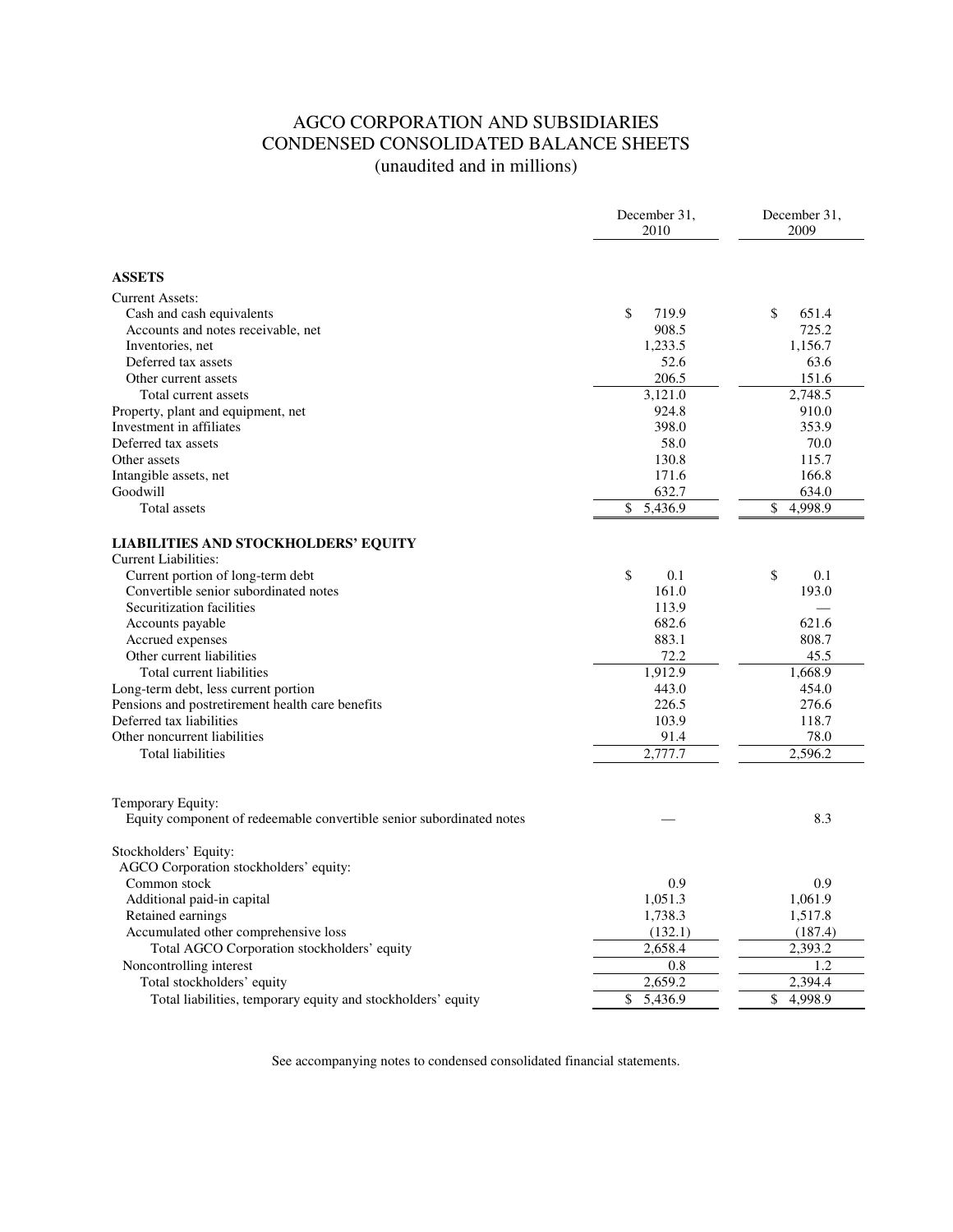# AGCO CORPORATION AND SUBSIDIARIES CONDENSED CONSOLIDATED STATEMENTS OF OPERATIONS (unaudited and in millions, except per share data)

|                                                                                | Three Months Ended December 31, |               |  |
|--------------------------------------------------------------------------------|---------------------------------|---------------|--|
|                                                                                | 2010                            | 2009          |  |
| Net sales                                                                      | \$<br>2,168.0                   | \$<br>1,827.2 |  |
| Cost of goods sold                                                             | 1,758.8                         | 1,561.0       |  |
| Gross profit                                                                   | 409.2                           | 266.2         |  |
| Selling, general and administrative expenses                                   | 200.0                           | 158.8         |  |
| Engineering expenses                                                           | 61.1                            | 45.5          |  |
| Restructuring and other infrequent expenses                                    | 1.1                             | 9.4           |  |
| Amortization of intangibles                                                    | 4.6                             | 4.7           |  |
| Income from operations                                                         | 142.4                           | 47.8          |  |
| Interest expense, net                                                          | 9.6                             | 9.0           |  |
| Other expense, net                                                             | 6.3                             | 1.8           |  |
| Income before income taxes and equity in net earnings of affiliates            | 126.5                           | 37.0          |  |
| Income tax provision                                                           | 54.6                            | 14.5          |  |
| Income before equity in net earnings of affiliates                             | 71.9                            | 22.5          |  |
| Equity in net earnings of affiliates                                           | 13.3                            | 10.7          |  |
| Net income                                                                     | 85.2                            | 33.2          |  |
| Net loss attributable to noncontrolling interest                               |                                 | 0.3           |  |
| Net income attributable to AGCO Corporation and subsidiaries                   | \$<br>85.2                      | \$<br>33.5    |  |
| Net income per common share attributable to AGCO Corporation and subsidiaries: |                                 |               |  |
| <b>Basic</b>                                                                   | 0.92<br>S                       | 0.36<br>\$    |  |
| Diluted                                                                        | 0.87                            | \$<br>0.35    |  |
| Weighted average number of common and common equivalent shares outstanding:    |                                 |               |  |
| <b>Basic</b>                                                                   | 93.0                            | 92.3          |  |
| Diluted                                                                        | 97.5                            | 95.6          |  |
|                                                                                |                                 |               |  |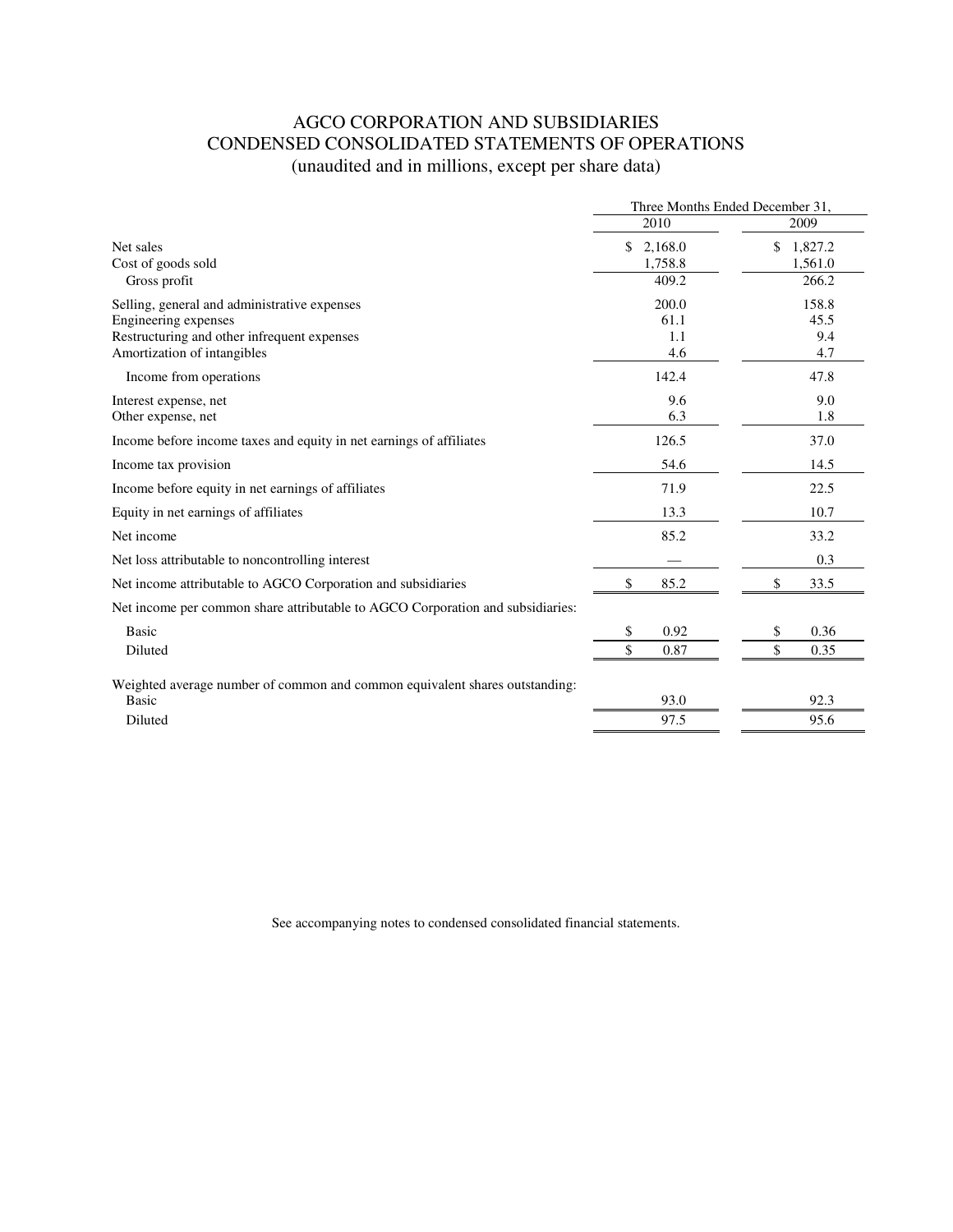# AGCO CORPORATION AND SUBSIDIARIES CONDENSED CONSOLIDATED STATEMENTS OF OPERATIONS (unaudited and in millions, except per share data)

|                                                                                | Years Ended December 31. |               |
|--------------------------------------------------------------------------------|--------------------------|---------------|
|                                                                                | 2010                     | 2009          |
| Net sales                                                                      | \$<br>6,896.6            | \$<br>6,516.4 |
| Cost of goods sold                                                             | 5,637.9                  | 5,444.5       |
| Gross profit                                                                   | 1,258.7                  | 1,071.9       |
| Selling, general and administrative expenses                                   | 692.1                    | 630.1         |
| Engineering expenses                                                           | 219.6                    | 191.9         |
| Restructuring and other infrequent expenses                                    | 4.4                      | 13.2          |
| Amortization of intangibles                                                    | 18.4                     | 18.0          |
| Income from operations                                                         | 324.2                    | 218.7         |
| Interest expense, net                                                          | 33.3                     | 42.1          |
| Other expense, net                                                             | 16.0                     | 22.2          |
| Income before income taxes and equity in net earnings of affiliates            | 274.9                    | 154.4         |
| Income tax provision                                                           | 104.4                    | 57.7          |
| Income before equity in net earnings of affiliates                             | 170.5                    | 96.7          |
| Equity in net earnings of affiliates                                           | 49.7                     | 38.7          |
| Net income                                                                     | 220.2                    | 135.4         |
| Net loss attributable to noncontrolling interest                               | 0.3                      | 0.3           |
| Net income attributable to AGCO Corporation and subsidiaries                   | \$<br>220.5              | \$<br>135.7   |
| Net income per common share attributable to AGCO Corporation and subsidiaries: |                          |               |
| <b>Basic</b>                                                                   | 2.38<br>\$               | \$<br>1.47    |
| Diluted                                                                        | \$<br>2.29               | \$<br>1.44    |
| Weighted average number of common and common equivalent shares outstanding:    |                          |               |
| Basic                                                                          | 92.8                     | 92.2          |
| Diluted                                                                        | 96.4                     | 94.1          |
|                                                                                |                          |               |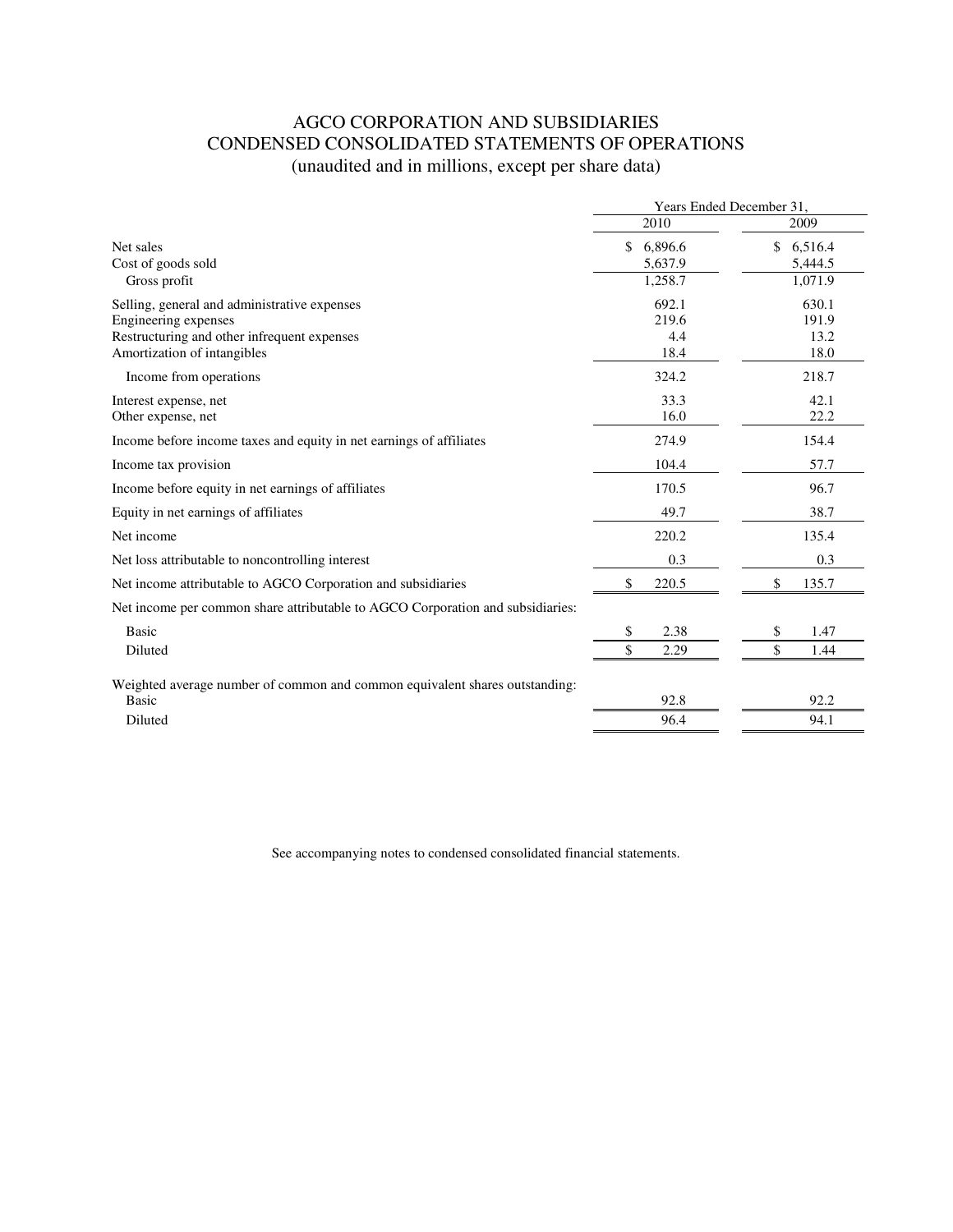### AGCO CORPORATION AND SUBSIDIARIES CONDENSED CONSOLIDATED STATEMENTS OF CASH FLOWS (unaudited and in millions)

|                                                                           | Years Ended December 31, |             |  |
|---------------------------------------------------------------------------|--------------------------|-------------|--|
|                                                                           | $\overline{2010}$        | 2009        |  |
| Cash flows from operating activities:                                     |                          |             |  |
| Net income                                                                | \$<br>220.2              | \$<br>135.4 |  |
| Adjustments to reconcile net income to net cash provided by operating     |                          |             |  |
| activities:                                                               |                          |             |  |
| Depreciation                                                              | 135.9                    | 118.8       |  |
| Deferred debt issuance cost amortization                                  | 2.9                      | 2.8         |  |
| Amortization of intangibles                                               | 18.4                     | 18.0        |  |
| Amortization of debt discount                                             | 15.3                     | 15.0        |  |
| Stock compensation                                                        | 13.4                     | 8.0         |  |
| Equity in net earnings of affiliates, net of cash received                | (14.8)                   | (21.0)      |  |
| Deferred income tax provision (benefit)                                   | 2.9                      | (21.9)      |  |
| Loss on sale of property, plant and equipment                             | 0.1                      | 1.4         |  |
| Changes in operating assets and liabilities, net of effects from purchase |                          |             |  |
| of business:                                                              |                          |             |  |
| Accounts and notes receivable, net                                        | (21.2)                   | 241.2       |  |
| Inventories, net                                                          | (60.6)                   | 277.1       |  |
| Other current and noncurrent assets                                       | (92.8)                   | 40.8        |  |
| Accounts payable                                                          | 70.6                     | (380.3)     |  |
| Accrued expenses                                                          | 114.9                    | (68.1)      |  |
| Other current and noncurrent liabilities                                  | 33.5                     | (19.3)      |  |
| Total adjustments                                                         | 218.5                    | 212.5       |  |
| Net cash provided by operating activities                                 | 438.7                    | 347.9       |  |
| Cash flows from investing activities:                                     |                          |             |  |
| Purchases of property, plant and equipment                                | (167.1)                  | (206.6)     |  |
| Proceeds from sale of property, plant and equipment                       | 0.9                      | 2.1         |  |
| (Purchase) sale of business, net of cash acquired                         | (81.5)                   | 0.5         |  |
| Investments in unconsolidated affiliates, net                             | (25.4)                   | (17.6)      |  |
| Restricted cash and other                                                 |                          | 37.1        |  |
| Net cash used in investing activities                                     | (273.1)                  | (184.5)     |  |
| Cash flows from financing activities:                                     |                          |             |  |
| Repurchase or conversion of convertible senior subordinated notes         | (60.8)                   |             |  |
| Repayment of debt obligations, net                                        | (37.8)                   | (60.9)      |  |
| Payment of debt issuance costs                                            |                          | (0.1)       |  |
| Payment of minimum tax withholdings on stock compensation                 | (11.3)                   | (5.2)       |  |
| Proceeds from issuance of common stock                                    | 0.5                      |             |  |
| Investments by noncontrolling interest                                    |                          | 1.3         |  |
| Net cash used in financing activities                                     | (109.4)                  | (64.9)      |  |
| Effect of exchange rate changes on cash and cash equivalents              | 12.3                     | 46.8        |  |
| Increase in cash and cash equivalents                                     | 68.5                     | 145.3       |  |
| Cash and cash equivalents, beginning of period                            | 651.4                    | 506.1       |  |
| Cash and cash equivalents, end of period                                  | \$<br>719.9              | \$<br>651.4 |  |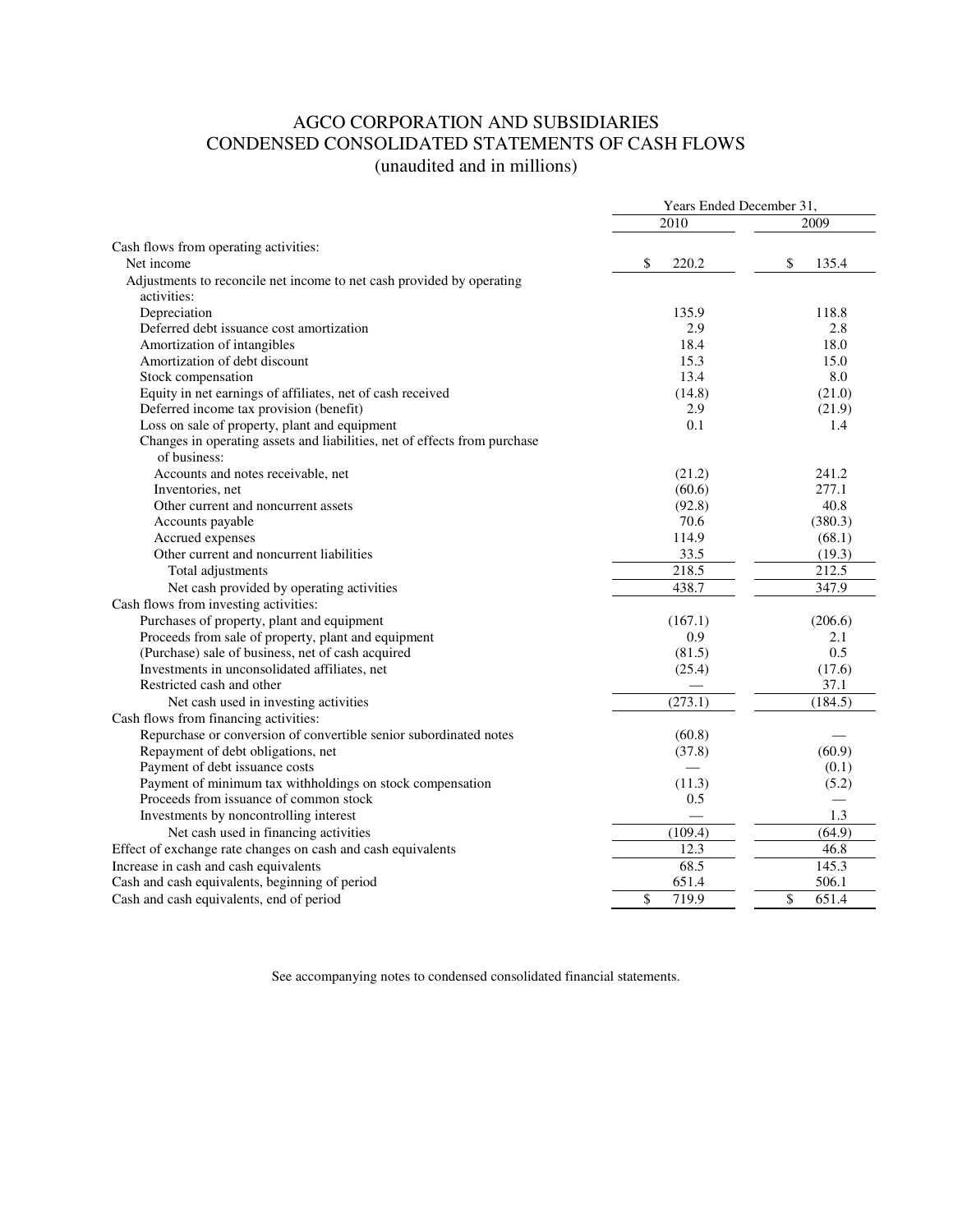### AGCO CORPORATION AND SUBSIDIARIES NOTES TO CONDENSED CONSOLIDATED FINANCIAL STATEMENTS (unaudited, in millions, except per share data)

### **1. DECONSOLIDATION OF JOINT VENTURE**

 On January 1, 2010, the Company adopted the provisions of Accounting Standards Update ("ASU") 2009-17, "Consolidations (Topic 810): Improvements to Financial Reporting by Enterprises Involved with Variable Interest Entities" ("ASU 2009-17"), and performed a qualitative analysis of all its joint ventures, including its GIMA joint venture, to determine whether it had a controlling financial interest in such ventures. As a result of this analysis, the Company determined that its GIMA joint venture should no longer be consolidated into the Company's results of operations or financial position as the Company does not have a controlling financial interest in GIMA based on the shared powers of both joint venture partners to direct the activities that most significantly impact GIMA's financial performance. GIMA is a joint venture between AGCO and Claas Tractor SAS to cooperate in the field of purchasing, design and manufacturing of components for agricultural tractors. Each party has a 50% ownership interest in the joint venture and has an investment of approximately  $64.2$  million in the joint venture. Both parties purchase all of the production output of the joint venture. The deconsolidation of GIMA resulted in a retroactive reduction to "Noncontrolling interests" within equity and an increase to "Investments in affiliates" in the Company's Condensed Consolidated Balance Sheet as of December 31, 2009 of approximately \$6.4 million. The deconsolidation resulted in a retroactive reduction in the Company's "Net sales" and "Income from Operations" within its Condensed Consolidated Statements of Operations and a reclassification of amounts previously reported as "Net income attributable to noncontrolling interests" to "Equity in net earnings of affiliates," but otherwise had no net impact to the Company's consolidated net income for the three months and year ended December 31, 2009. In addition, the deconsolidation also resulted in a reduction of the Company's "Total assets" and "Total liabilities" within its Condensed Consolidated Balance Sheets, but had no net impact to the Company's "Total stockholders' equity" other than the reduction previously mentioned. The Company retroactively restated prior periods and recorded the following adjustments:

| Condensed Consolidated Balance Sheet<br>as of December 31, 2009                                   | As<br>Previously<br>Reported | Adjustment  | As adjusted   |
|---------------------------------------------------------------------------------------------------|------------------------------|-------------|---------------|
| Total assets                                                                                      | \$5,062.2                    | \$ (63.3)   | \$<br>4,998.9 |
| Total liabilities                                                                                 | \$2,653.1                    | \$ (56.9)   | \$<br>2,596.2 |
| Condensed Consolidated Statement of<br>Operations for the Three Months Ended<br>December 31, 2009 |                              |             |               |
| Net sales                                                                                         | \$1,852.5                    | \$ (25.3)   | \$<br>1,827.2 |
| Income from operations                                                                            | \$<br>48.9                   | \$<br>(1.1) | \$<br>47.8    |
| Condensed Consolidated Statement of<br>Operations for the Year Ended<br>December 31, 2009         |                              |             |               |
| Net sales                                                                                         | \$6,630.4                    | \$(114.0)   | \$<br>6,516.4 |
| Income from operations                                                                            | 219.3<br>S                   | (0.6)<br>\$ | \$<br>218.7   |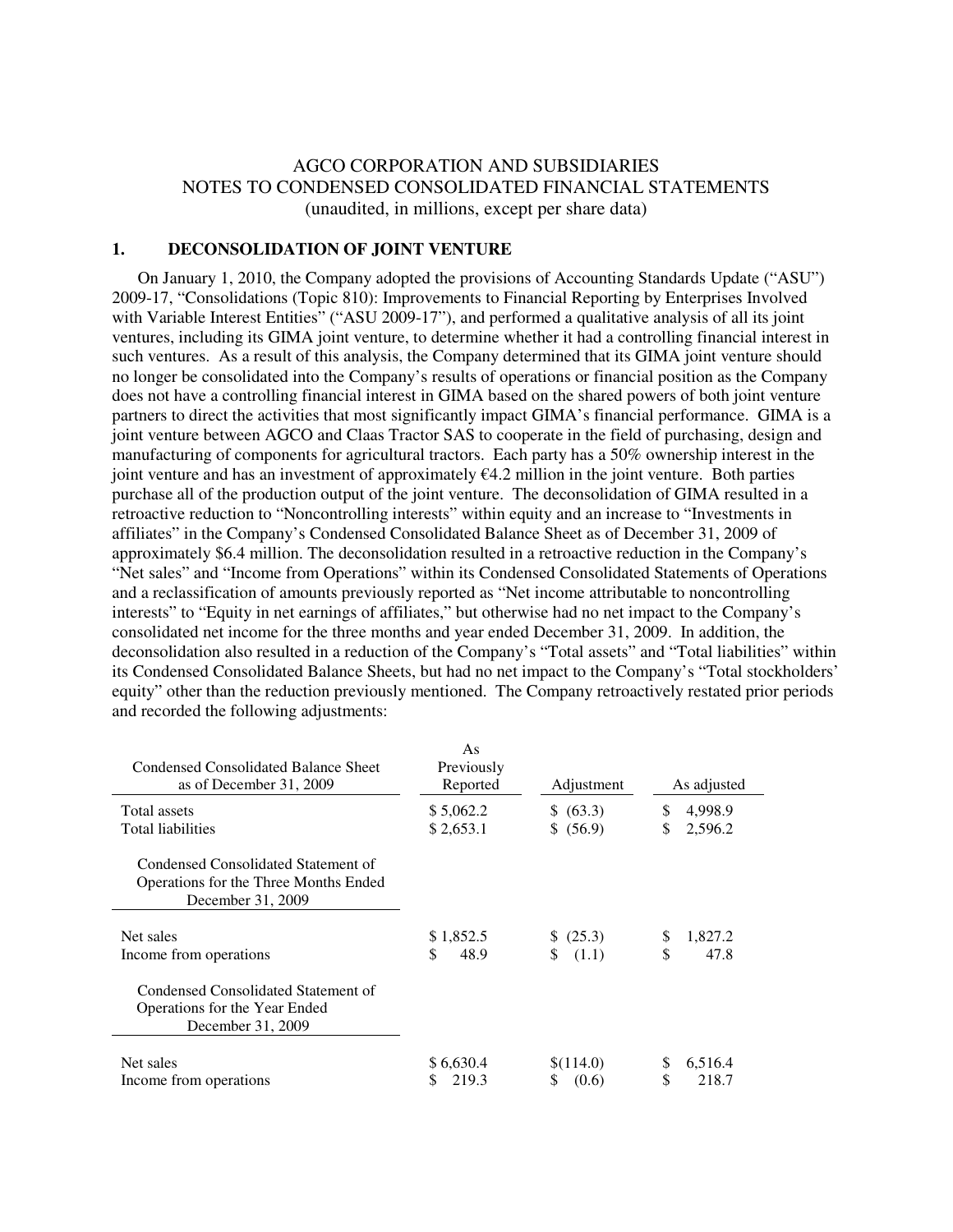### **2. STOCK COMPENSATION EXPENSE**

The Company recorded stock compensation expense as follows:

|                                              | Three Months Ended<br>December 31. |      | Years Ended<br>December 31. |  |      |  |      |
|----------------------------------------------|------------------------------------|------|-----------------------------|--|------|--|------|
|                                              |                                    | 2010 | 2009                        |  | 2010 |  | 2009 |
| Cost of goods sold                           |                                    |      | (0.5)                       |  | 0.7  |  | U.I  |
| Selling, general and administrative expenses |                                    | 4.7  | (2.8)                       |  | 12.9 |  |      |
| Total stock compensation expense             |                                    | 4.9  | 3.3                         |  | 13.6 |  | o.J  |

#### **3. RESTRUCTURING AND OTHER INFREQUENT EXPENSES**

During 2009 and 2010, the Company announced and initiated several actions to rationalize employee headcount at various manufacturing facilities located in France, Finland, Germany and the United States, as well as at various administrative offices located in the United Kingdom, Spain and the United States. The Company also announced the closure of its combine assembly operations in Randers, Denmark in 2009. During 2010, the Company recorded restructuring and other infrequent expenses of approximately \$4.4 million, primarily related to severance and other related costs associated with the Company's rationalization of its operations in Denmark, Spain, Finland and France. During 2009, the Company recorded restructuring and other infrequent expenses of approximately \$13.2 million, primarily related to severance and other related costs associated with the Company's rationalization of its operations in France, the United Kingdom, Finland, Germany, the United States and Denmark.

### **4. INDEBTEDNESS**

Indebtedness at December 31, 2010 and 2009 consisted of the following:

|                                                      | December 31,<br>2010 | December 31.<br>2009 |
|------------------------------------------------------|----------------------|----------------------|
| $6\%$ % Senior subordinated notes due 2014           | 267.7<br>S           | 286.5                |
| 134\% Convertible senior subordinated notes due 2033 | 161.0                | 193.0                |
| 1¼% Convertible senior subordinated notes due 2036   | 175.2                | 167.5                |
| Securitization facilities                            | 113.9                |                      |
| Other long-term debt                                 | 0.2                  | 0.1                  |
|                                                      | 718.0                | 647.1                |
| Less:<br>Current portion of long-term debt           | (0.1)                | (0.1)                |
| 134% Convertible senior subordinated notes due 2033  | (161.0)              | (193.0)              |
| Securitization facilities                            | (113.9)              |                      |
| Total indebtedness, less current portion             | 443.0                | 454.0                |

 Holders of the Company's 1¾% convertible senior subordinated notes due 2033 and 1¼% convertible senior subordinated notes due 2036 may convert the notes, if, during any fiscal quarter, the closing sales price of the Company's common stock exceeds, respectively, 120% of the conversion price of \$22.36 per share for the 1¾% convertible senior subordinated notes and \$40.73 per share for the 1¼% convertible senior subordinated notes, for at least 20 trading days in the 30 consecutive trading days ending on the last trading day of the preceding fiscal quarter. As of December 31, 2010 and 2009, the closing sales price of the Company's common stock had exceeded 120% of the conversion price of the 1¾% convertible senior subordinated notes for at least 20 trading days in the 30 consecutive trading days ending December 31, 2010 and 2009, respectively, and, therefore, the Company classified the notes as a current liability. In accordance with ASU 2009-04, "Accounting for Redeemable Equity Instruments," the Company also classified the equity component of the 1¾% convertible senior subordinated notes as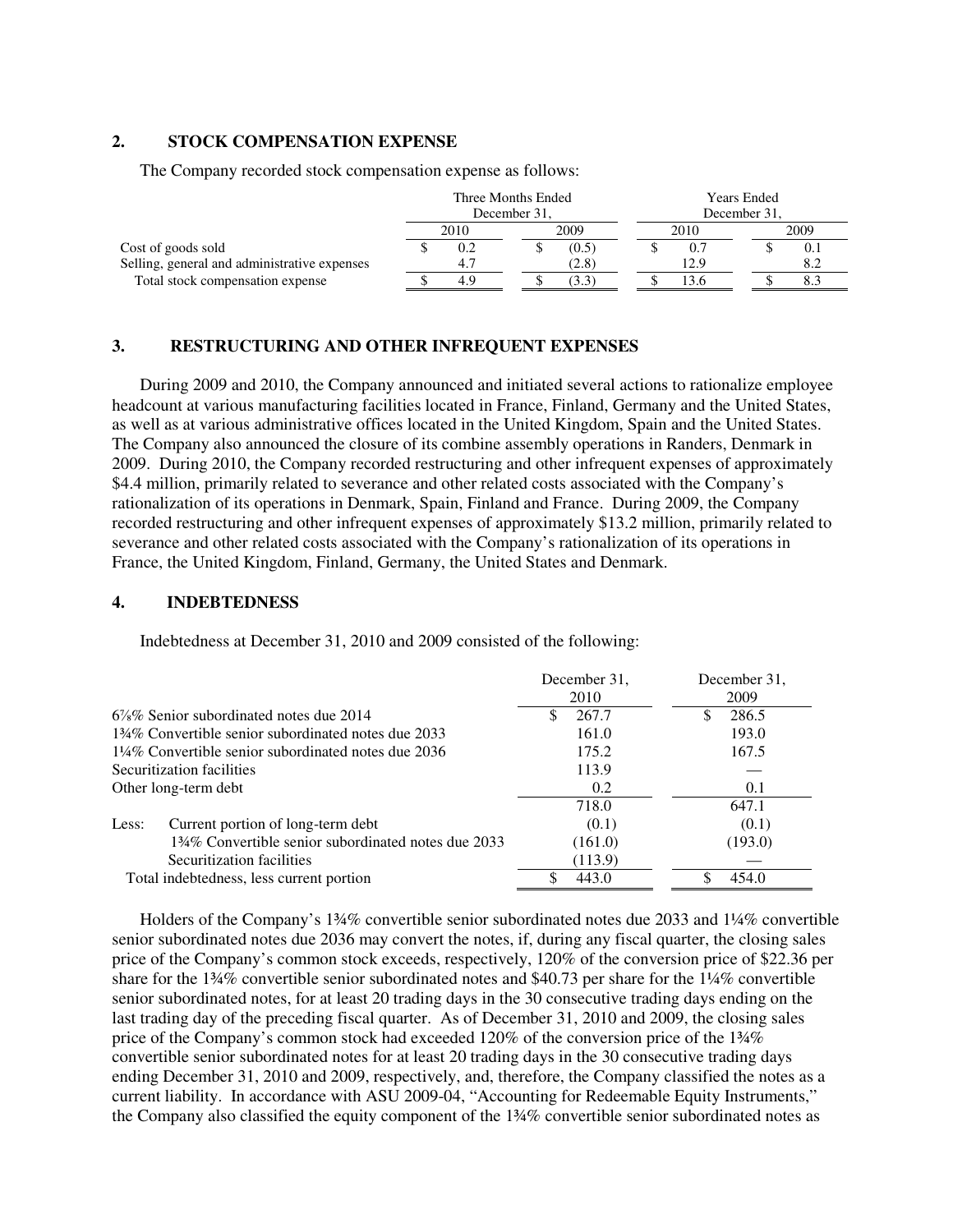"temporary equity" as of December 31, 2009. The amount classified as "temporary equity" was measured as the excess of (a) the amount of cash that would be required to be paid upon conversion over (b) the current carrying amount of the liability-classified component. As of December 31, 2010, the amount of cash required to be repaid upon conversion of the 1 ¾% convertible senior subordinated notes was equivalent to the carrying amount of the liability-classified component. Future classification of both series of notes between current and long-term debt and classification of the equity component of the 1¼% convertible senior subordinated notes as "temporary equity" is dependent on the closing sales price of the Company's common stock during future quarters.

 During 2010, the Company repurchased approximately \$37.5 million of principal amount of its 1¾% convertible senior subordinated notes plus accrued interest for approximately \$58.1 million. The repurchase included approximately \$21.1 million associated with the excess conversion value of the notes and resulted in a loss on extinguishment of approximately \$0.2 million reflected in "interest expense, net." The Company reflected both the repurchase of the principal and the excess conversion value of the notes totaling \$58.1 million within "Repurchase or conversion of convertible senior subordinated notes" within the Company's Condensed Statements of Cash Flows for the year ended December 31, 2010. In addition, during 2010, holders of the Company's 1¾% convertible senior subordinated notes converted \$2.7 million of principal amount of the notes. The Company issued 60,986 shares associated with the \$2.7 million excess conversion value of the notes. The loss on extinguishment associated with the conversions of the notes was less than \$0.1 million and was reflected in "Interest expense, net". The Company reflected the repayment of the principal of the notes totaling \$2.7 million within "Repurchase or conversion of convertible senior subordinated notes" within the Company's Condensed Consolidated Statements of Cash Flows for the year ended December 31, 2010.

### **5. INVENTORIES**

Inventories at December 31, 2010 and 2009 were as follows:

|                              | December 31,<br>2010 | December 31,<br>2009 |  |
|------------------------------|----------------------|----------------------|--|
| Finished goods               | 422.6                | 480.0                |  |
| Repair and replacement parts | 432.4                | 383.1                |  |
| Work in process              | 90.2                 | 86.3                 |  |
| Raw materials                | 288.3                | 207.3                |  |
| Inventories, net             | \$1,233.5            | \$1,156.7            |  |

#### **6. ACCOUNTS RECEIVABLE SALES AGREEMENTS AND SECURITIZATION FACILITIES**

 At December 31, 2010, the Company's accounts receivable securitization facilities in Europe had outstanding funding of approximately  $E85.1$  million (or approximately \$113.9 million). In accordance with ASU 2009-16, "Transfers and Servicing (Topic 860): Accounting for Transfers of Financial Assets" and ASU 2009-17, the Company recognized approximately \$113.9 million of accounts receivable sold through its European securitization facilities within the Company's Condensed Consolidated Balance Sheets as of December 31, 2010, with a corresponding liability equivalent to the funded balance of the facility.

At December 31, 2010, the Company had accounts receivable sales agreements that permit the sale, on an ongoing basis, of substantially all of its wholesale interest-bearing and non-interest bearing receivables in North America to AGCO Finance LLC and AGCO Finance Canada, Ltd., its 49% owned U.S. and Canadian retail finance joint ventures. As of December 31, 2010, net cash received from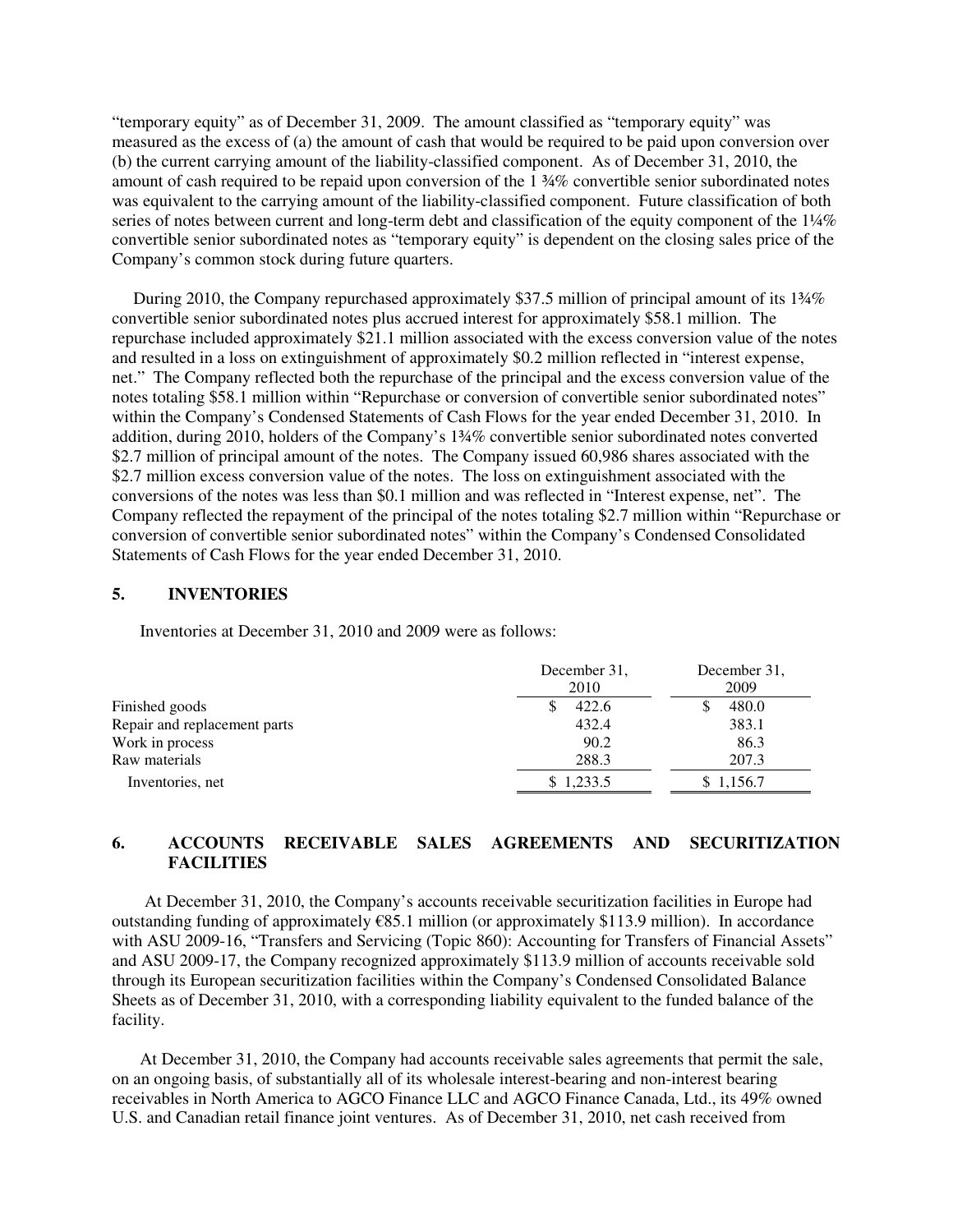receivables sold under the U.S. and Canadian accounts receivable sales agreements was approximately \$375.9 million.

Losses on sales of receivables associated with the accounts receivable financing facilities discussed above, reflected within "Other expense, net" and "Interest expense, net" in the Company's Condensed Consolidated Statements of Operations, were approximately \$4.6 million and \$16.1 million during the three months and year ended December 31, 2010, respectively. Losses on sales of receivables primarily from the Company's European securitization facilities and former U.S. and Canadian securitization facilities were approximately \$3.8 million and \$15.6 million during the three months and year ended December 31, 2009, respectively.

The Company's AGCO Finance retail finance joint ventures in Europe, Brazil and Australia also provide wholesale financing to the Company's dealers. The receivables associated with these arrangements are without recourse to the Company. As of December 31, 2010 and 2009, these retail finance joint ventures had approximately \$221.8 million and \$176.9 million, respectively, of outstanding accounts receivable associated with these arrangements. In addition, the Company sells certain trade receivables under factoring arrangements to other financial institutions around the world.

### **7. EARNINGS PER SHARE**

The Company's convertible senior subordinated notes provide for (i) the settlement upon conversion in cash up to the principal amount of the converted notes with any excess conversion value settled in shares of the Company's common stock, and (ii) the conversion rate to be increased under certain circumstances if the notes are converted in connection with certain change of control transactions. Dilution of weighted shares outstanding will depend on the Company's stock price for the excess conversion value using the treasury stock method. A reconciliation of net income attributable to AGCO Corporation and subsidiaries and weighted average common shares outstanding for purposes of calculating basic and diluted earnings per share for the three months and years ended December 31, 2010 and 2009 is as follows: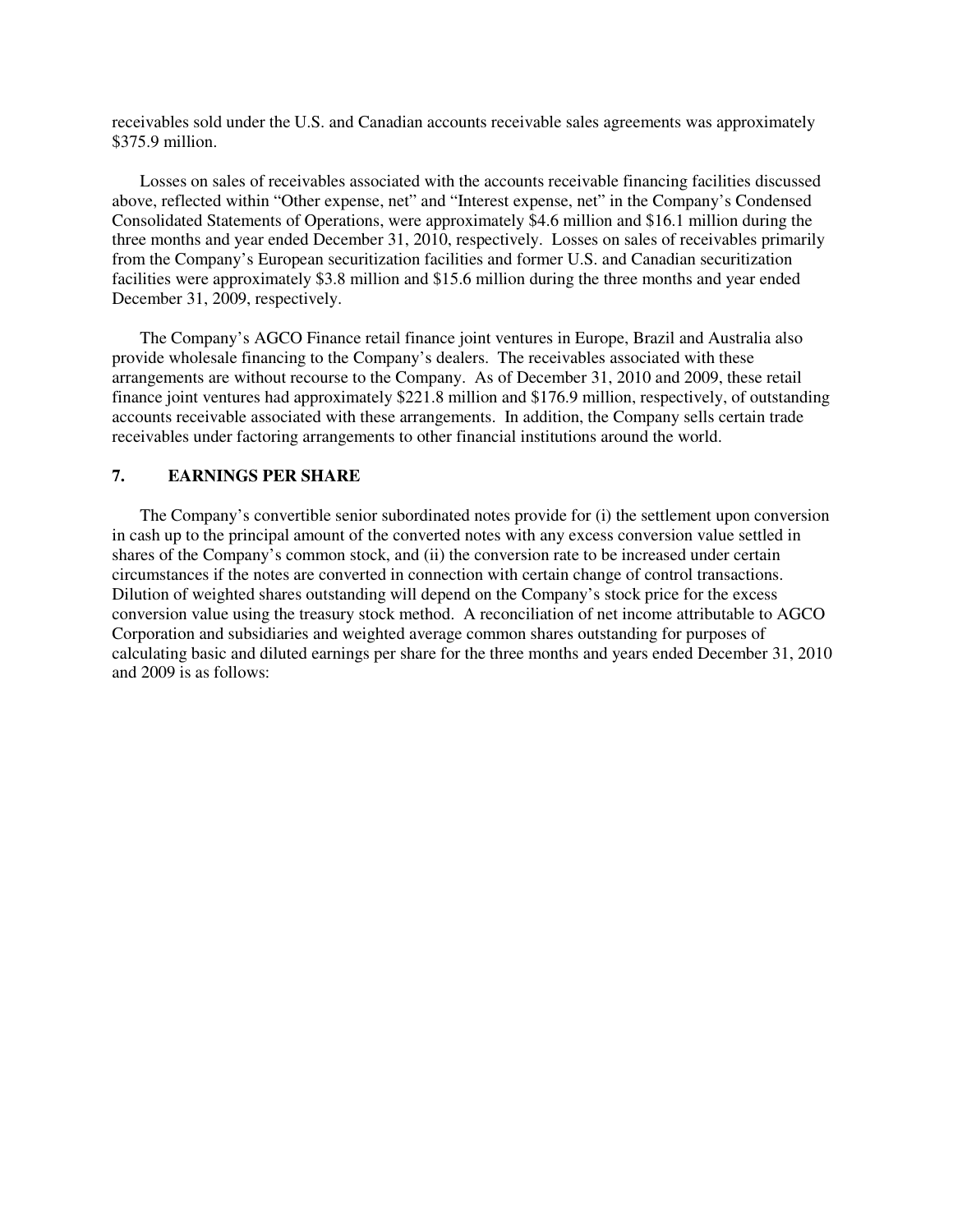|                                                                                                                                                               |            | Three Months Ended December 31, | Years Ended December 31, |            |  |
|---------------------------------------------------------------------------------------------------------------------------------------------------------------|------------|---------------------------------|--------------------------|------------|--|
|                                                                                                                                                               | 2010       | 2009                            | 2010                     | 2009       |  |
| Basic net income per share:<br>Net income attributable to AGCO<br>Corporation and subsidiaries                                                                | 85.2<br>\$ | 33.5                            | 220.5<br>\$              | 135.7<br>S |  |
| Weighted average number of common<br>shares outstanding                                                                                                       | 93.0       | 92.3                            | 92.8                     | 92.2       |  |
| Basic net income per share attributable to<br>AGCO Corporation and subsidiaries                                                                               | \$<br>0.92 | 0.36<br>S                       | 2.38<br>\$               | 1.47<br>\$ |  |
| Diluted net income per share:<br>Net income attributable to AGCO<br>Corporation and subsidiaries for<br>purposes of computing<br>diluted net income per share | 85.2<br>\$ | 33.5                            | 220.5<br>S               | 135.7      |  |
| Weighted average number of common<br>shares outstanding<br>Dilutive stock options, performance<br>share awards and restricted                                 | 93.0       | 92.3                            | 92.8                     | 92.2       |  |
| stock awards<br>Weighted average assumed conversion<br>of contingently convertible senior<br>subordinated notes                                               | 0.4<br>4.1 | 1.1<br>2.2                      | 0.4<br>3.2               | 0.4<br>1.5 |  |
| Weighted average number of common<br>and common equivalent shares<br>outstanding for purposes of<br>computing diluted earnings per<br>share                   | 97.5       | 95.6                            | 96.4                     | 94.1       |  |
| Diluted net income per share attributable to<br>AGCO Corporation and subsidiaries                                                                             | 0.87<br>\$ | 0.35<br>\$                      | 2.29<br>\$               | 1.44<br>\$ |  |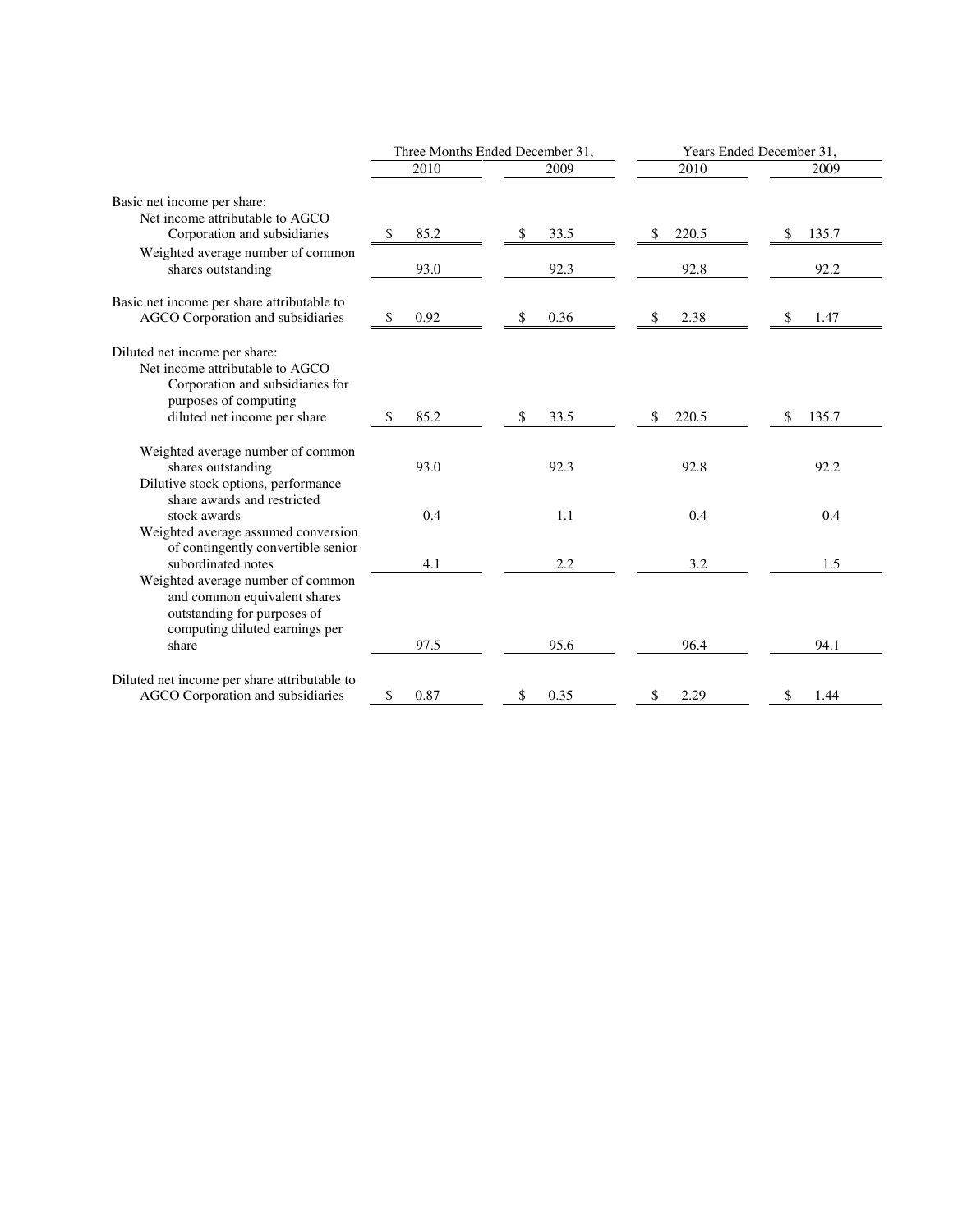#### **8. SEGMENT REPORTING**

 Effective January 1, 2010, the Company modified its system of reporting, resulting from changes to its internal management and organizational structure over the past year, which changed its reportable segments from North America; South America; Europe/Africa/Middle East; and Asia/Pacific to North America; South America; Europe/Africa/Middle East; and Rest of World. The Rest of World reportable segment includes the regions of Eastern Europe, Asia, Australia and New Zealand, and the Europe/Africa/ Middle East segment no longer includes certain markets in Eastern Europe. Effective January 1, 2010, these reportable segments are reflective of how the Company's chief operating decision maker reviews operating results for the purposes of allocating resources and assessing performance. Disclosures for the three months and year ended December 31, 2009 have been adjusted to reflect the change in reportable segments.

The Company's four reportable segments distribute a full range of agricultural equipment and related replacement parts. The Company evaluates segment performance primarily based on income from operations. Sales for each segment are based on the location of the third-party customer. The Company's selling, general and administrative expenses and engineering expenses are charged to each segment based on the region and division where the expenses are incurred. As a result, the components of income from operations for one segment may not be comparable to another segment. Segment results for the three months and years ended December 31, 2010 and 2009 are as follows:

| Three Months Ended<br>December 31. | North<br>America | South<br>America | Europe/Africa/<br>Middle East | Rest of<br>World     | Consolidated |
|------------------------------------|------------------|------------------|-------------------------------|----------------------|--------------|
|                                    |                  |                  |                               |                      |              |
| 2010                               |                  |                  |                               |                      |              |
| Net sales                          | \$462.9          | \$440.1          | \$1,185.5                     | $\mathbb{S}$<br>79.5 | \$2,168.0    |
| Income from operations             | 34.9             | 23.0             | 112.5                         | 4.6                  | 175.0        |
| 2009                               |                  |                  |                               |                      |              |
| Net sales                          | \$ 311.5         | \$429.1          | 991.9<br>\$                   | $\mathbb{S}$<br>94.7 | \$1,827.2    |
| (Loss) income from operations      | (5.1)            | 35.3             | 38.6                          | 2.7                  | 71.5         |
|                                    |                  |                  |                               |                      |              |
| <b>Years Ended</b>                 | North            | South            | Europe/Africa/                | Rest of              |              |
| December 31.                       | America          | America          | Middle East                   | World                | Consolidated |
| 2010                               |                  |                  |                               |                      |              |
| Net sales                          | \$1,489.3        | \$1,753.3        | \$3,364.4                     | \$289.6              | \$6,896.6    |
| Income from operations             | 49.5             | 161.7            | 207.2                         | 14.2                 | 432.6        |
| 2009                               |                  |                  |                               |                      |              |
| Net sales                          | \$1,442.7        | \$1,167.1        | \$3,602.8                     | \$303.8              | \$6,516.4    |
| Income from operations             | 21.9             | 64.6             | 224.5                         | 18.4                 | 329.4        |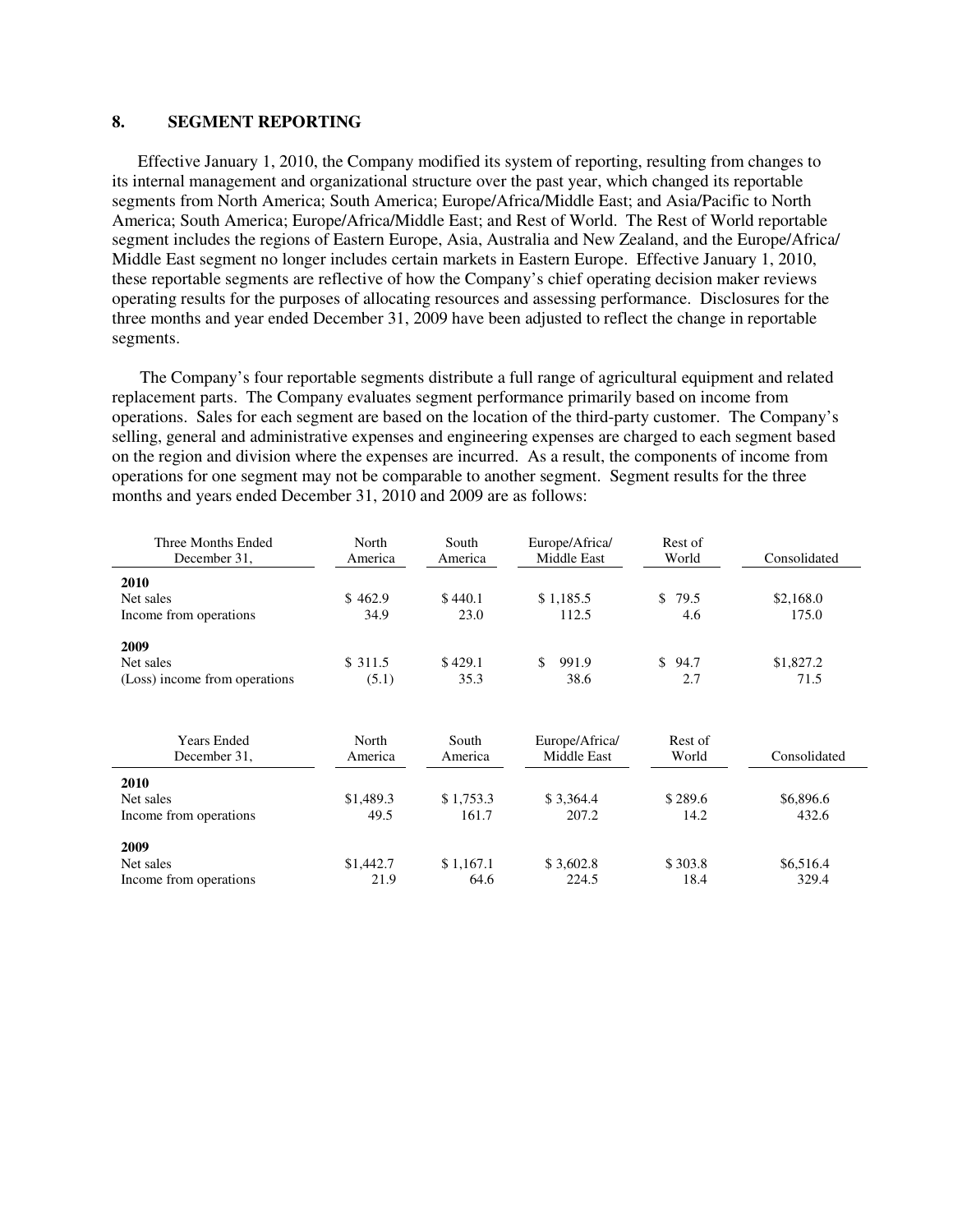A reconciliation from the segment information to the consolidated balances for income from operations is set forth below:

|                                             | Three Months Ended |        |  | <b>Years Ended</b> |        |  |        |
|---------------------------------------------|--------------------|--------|--|--------------------|--------|--|--------|
|                                             | December 31.       |        |  | December 31.       |        |  |        |
|                                             |                    | 2010   |  | 2009               | 2010   |  | 2009   |
| Segment income from operations              |                    | 175.0  |  | 71.5               | 432.6  |  | 329.4  |
| Corporate expenses                          |                    | (22.2) |  | (12.4)             | (72.7) |  | (71.3) |
| Stock compensation expense                  |                    | (4.7)  |  | 2.8                | (12.9) |  | (8.2)  |
| Restructuring and other infrequent expenses |                    | (1.1)  |  | (9.4)              | (4.4)  |  | (13.2) |
| Amortization of intangibles                 |                    | (4.6)  |  | (4.7)              | (18.4) |  | (18.0) |
| Consolidated income from operations         |                    | 142.4  |  | 47.8               | 324.2  |  | 218.7  |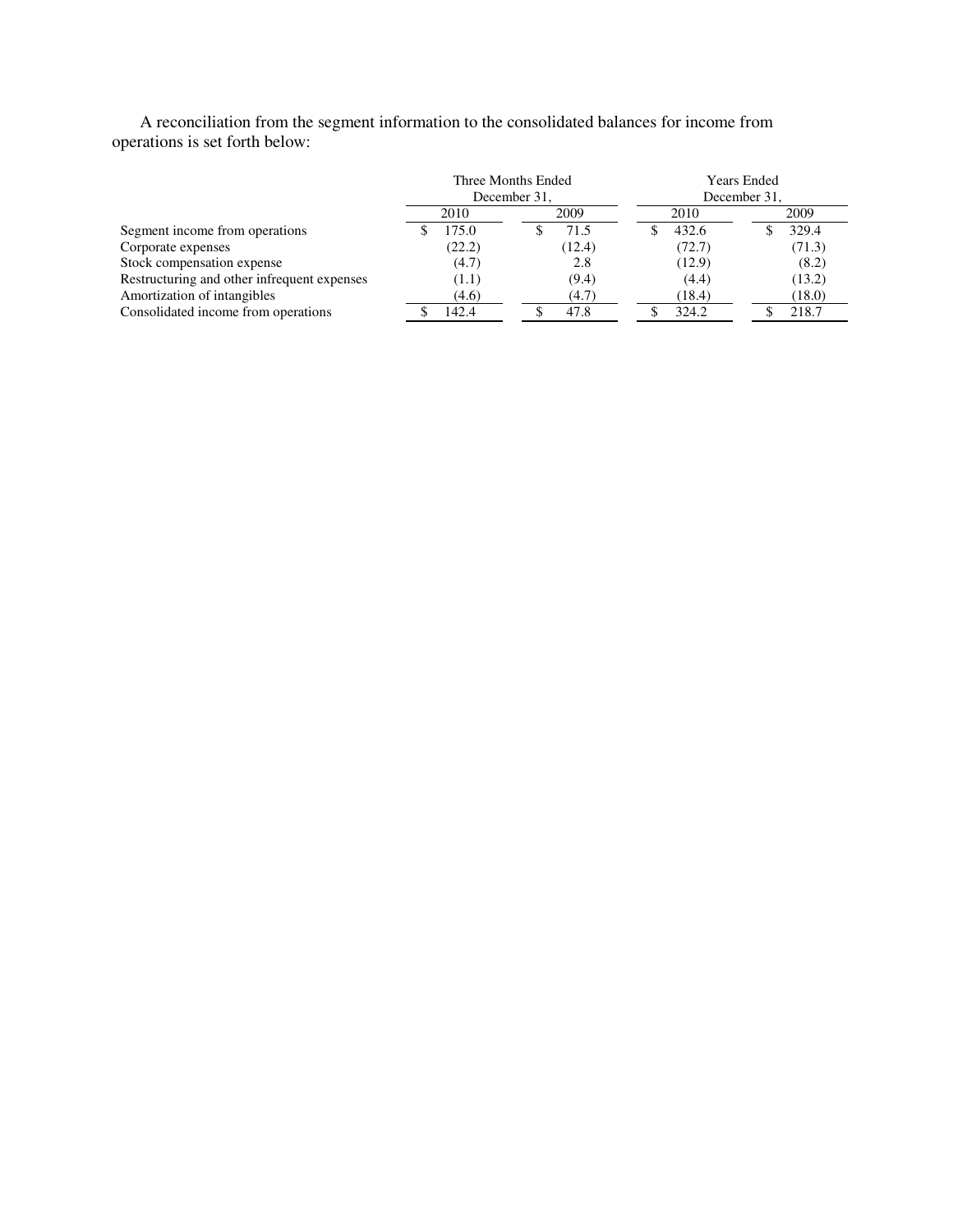#### **RECONCILIATION OF NON-GAAP MEASURES**

This earnings release discloses adjusted income from operations, net income and earnings per share, all of which exclude amounts that differ from the most directly comparable measure calculated in accordance with U.S. generally accepted accounting principles ("GAAP"). A reconciliation of each of these financial measures to the most directly comparable GAAP measure is included below.

The following is a reconciliation of adjusted income from operations, net income and earnings per share to reported income from operations, net income and earnings per share for the three months ended December 31, 2010 and 2009 (in millions, except per share data):

|                                                                     | Three months ended December 31,     |                                     |                                |                                     |                                     |                                |  |
|---------------------------------------------------------------------|-------------------------------------|-------------------------------------|--------------------------------|-------------------------------------|-------------------------------------|--------------------------------|--|
|                                                                     | 2010                                |                                     |                                | 2009                                |                                     |                                |  |
|                                                                     | Income<br>From<br><b>Operations</b> | <b>Net</b><br>Income <sup>(1)</sup> | Earnings<br>Per<br>Share $(1)$ | Income<br>From<br><b>Operations</b> | <b>Net</b><br>Income <sup>(1)</sup> | Earnings<br>Per<br>Share $(1)$ |  |
| As adjusted<br>Restructuring and other<br>infrequent expenses $(2)$ | \$143.5                             | \$85.9                              | \$0.88                         | \$57.2                              | 40.3<br><sup>\$</sup>               | \$0.42                         |  |
|                                                                     | 1.1                                 | 0.7                                 | 0.01                           | 9.4                                 | 6.8                                 | 0.07                           |  |
| As reported                                                         | \$142.4                             | \$85.2                              | \$0.87                         | \$47.8                              | 33.5<br>S.                          | \$0.35                         |  |

(1) Net income and earnings per share amounts are after tax.<br>(2) The restructuring and other infrastruct expenses record

The restructuring and other infrequent expenses recorded during the fourth quarter of 2010 related primarily to severance costs associated with the Company's rationalization of its operations in France and Denmark. The restructuring and other infrequent expenses recorded during the fourth quarter of 2009 related primarily to severance costs associated with the Company's rationalization of its operations in the United States, the United Kingdom, France, Germany and Denmark.

The following is a reconciliation of adjusted income from operations, net income and earnings per share to reported income from operations, net income and earnings per share for the years ended December 31, 2010 and 2009 (in millions, except per share data):

|                                        | Years ended December 31,     |                                     |                                |                                     |                                     |                                  |
|----------------------------------------|------------------------------|-------------------------------------|--------------------------------|-------------------------------------|-------------------------------------|----------------------------------|
|                                        |                              | 2010                                |                                | 2009                                |                                     |                                  |
|                                        | Income<br>From<br>Operations | <b>Net</b><br>Income <sup>(1)</sup> | Earnings<br>Per<br>Share $(1)$ | Income<br>From<br><b>Operations</b> | <b>Net</b><br>Income <sup>(1)</sup> | Earnings<br>Per<br>$Share^{(1)}$ |
| As adjusted<br>Restructuring and other | \$328.6                      | \$223.6                             | \$2.32                         | \$231.9                             | \$145.5                             | \$1.55                           |
| infrequent expenses $^{(2)}$           | 4.4                          | 3.1                                 | 0.03                           | 13.2                                | 9.8                                 | 0.11                             |
| As reported                            | \$324.2                      | \$220.5                             | \$2.29                         | \$218.7                             | \$135.7                             | \$1.44                           |

(1) Net income and earnings per share amounts are after tax.<br>(2) The restructuring and other infractuant expenses recorded

The restructuring and other infrequent expenses recorded in 2010 primarily related to severance and other related costs associated with the Company's rationalization of its operations in Denmark, Spain, Finland and France. The restructuring and other infrequent expenses recorded in 2009 primarily related to severance and other related costs associated with the Company's rationalization of its operations in France, the United Kingdom, Finland, Germany, the United States and Denmark.